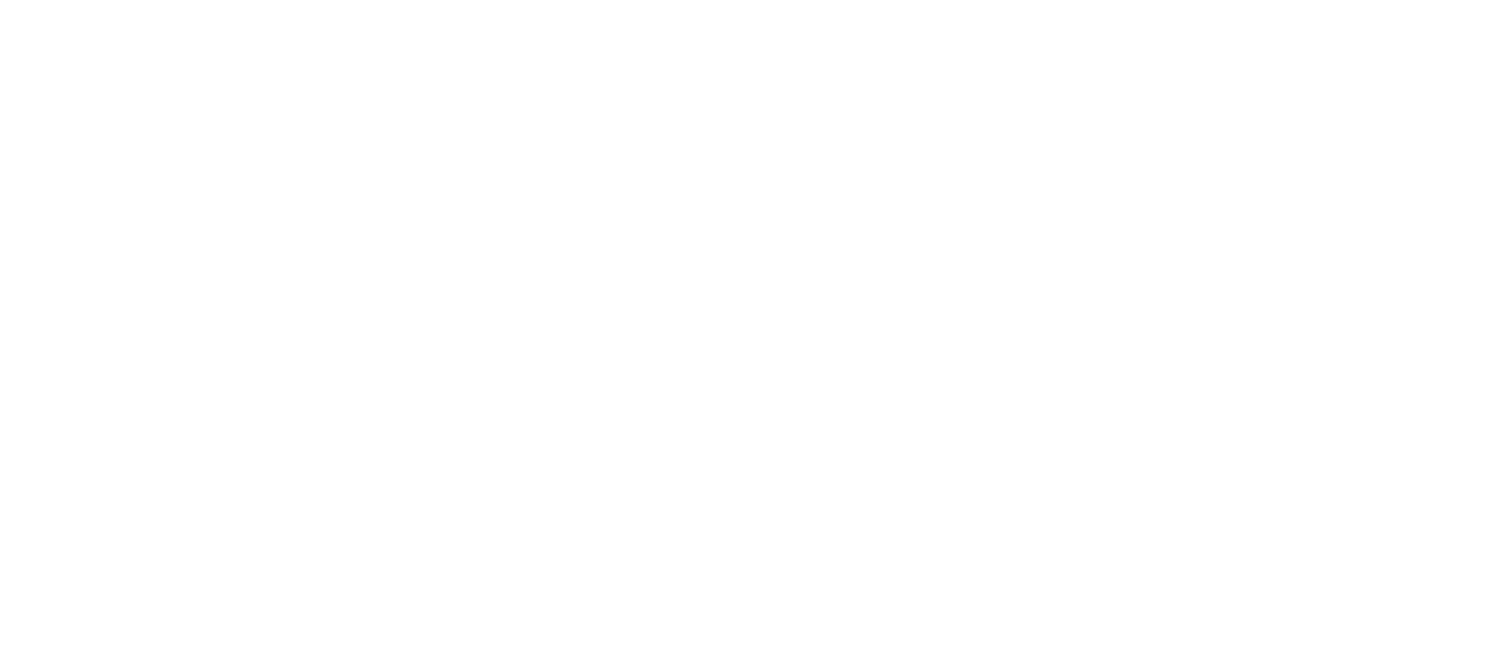| Form 1040<br>TREASURY DEPARTMENT<br>INTERNAL REVENUE SERVICE                                                                                                                                       | RETURN FORM MARKED "DUPLICATE" MUST BE FILED WITH THIS ORIGINAL RETURN<br>INDIVIDUAL INCOME TAX RETURN  |                                                                                                                                                                                   |                              |                | Do Not Write in These Spaces                                                                                                                                                                                                  |
|----------------------------------------------------------------------------------------------------------------------------------------------------------------------------------------------------|---------------------------------------------------------------------------------------------------------|-----------------------------------------------------------------------------------------------------------------------------------------------------------------------------------|------------------------------|----------------|-------------------------------------------------------------------------------------------------------------------------------------------------------------------------------------------------------------------------------|
| (Auditor's Stamp)                                                                                                                                                                                  |                                                                                                         |                                                                                                                                                                                   |                              | File           |                                                                                                                                                                                                                               |
|                                                                                                                                                                                                    |                                                                                                         | FOR NET INCOMES FROM SALARIES OR WAGES OF MORE THAN \$5,000<br>AND INCOMES FROM BUSINESS, PROFESSION, RENTS, OR SALE OF PROPERTY                                                  |                              |                |                                                                                                                                                                                                                               |
|                                                                                                                                                                                                    |                                                                                                         |                                                                                                                                                                                   |                              | Serial         |                                                                                                                                                                                                                               |
|                                                                                                                                                                                                    |                                                                                                         | For Calendar Year 1936                                                                                                                                                            |                              |                |                                                                                                                                                                                                                               |
|                                                                                                                                                                                                    |                                                                                                         |                                                                                                                                                                                   |                              |                | (Cashier's Stamp)                                                                                                                                                                                                             |
|                                                                                                                                                                                                    | File This Return Not Later Than the 15th Day of the Third Month Following the Close of the Taxable Year | PRINT NAME AND ADDRESS PLAINLY BELOW (See Instruction 28)                                                                                                                         |                              |                |                                                                                                                                                                                                                               |
|                                                                                                                                                                                                    |                                                                                                         |                                                                                                                                                                                   |                              |                |                                                                                                                                                                                                                               |
|                                                                                                                                                                                                    |                                                                                                         | (Name) (Both husband and wife, if this is a joint return)                                                                                                                         |                              |                |                                                                                                                                                                                                                               |
|                                                                                                                                                                                                    |                                                                                                         | (Street and number, or rural route)                                                                                                                                               |                              | Cash.<br>Check | м. о.<br>Cert. of Ind.<br>First Payment                                                                                                                                                                                       |
|                                                                                                                                                                                                    | (Post office)                                                                                           | $\langle$ County)                                                                                                                                                                 | (State)                      |                |                                                                                                                                                                                                                               |
| i. State whether you are (c) a citizen of the                                                                                                                                                      |                                                                                                         | 8. If your status in respect to question 3, 6, or 7 changed<br>during the year, state date and nature of change                                                                   |                              |                | 12. Did any person or persons advise you in respect of any question<br>or matter affecting any item or schedule of this return, or assist                                                                                     |
| 2. If you filed a return for the preceding year,<br>to which Collector's office was it sant?                                                                                                       |                                                                                                         |                                                                                                                                                                                   |                              |                | or advise you in the preparation of this return, or actually pre-                                                                                                                                                             |
| 3. Were you married and hiving with husband<br>or wife during your taxable year?<br>4. Is this a joint return of busband<br>4. Is this a joint return of busband<br>and wife (see Instruction 21)? |                                                                                                         |                                                                                                                                                                                   |                              |                | pare this return for your contract of the party if so, give the name and address of such persons or persons and state the nature and extent of the assistance or edvice received by you and the items or schedules in respect |
| 5. State name of husband or wife if a<br>separate return was made and the                                                                                                                          | 10. State principal occupation or profession                                                            |                                                                                                                                                                                   |                              |                |                                                                                                                                                                                                                               |
|                                                                                                                                                                                                    |                                                                                                         | excelling for salaries, wages, commis-<br>slons, fees, etc., in Item 1<br>11. Did you transfer to or recoive from any one per-                                                    |                              |                |                                                                                                                                                                                                                               |
| 6. If not married, were you the head of a family<br>(see Instruction 22 for definition) during<br>your tanable year?<br>7. How many dependent persons (other than husband                          |                                                                                                         | For you then you will be excess of \$5,000, during<br>the calendar year 1936, without an adequate and<br>full consideration in money or money's worth?<br>$(1.484 \text{ m/s})^2$ |                              |                |                                                                                                                                                                                                                               |
| or wife) under 18 years of age or incapable of self-<br>support received their chief support from you dur-                                                                                         |                                                                                                         |                                                                                                                                                                                   |                              |                | 13. Did you make a return of information on Forms                                                                                                                                                                             |
|                                                                                                                                                                                                    |                                                                                                         | If so, did you file a gift tax return on Form 709<br>or an information return on Form 7107                                                                                        |                              |                | 1096 and 1099 (see Instruction 31) for the calendar<br>year 1936? (Answer "yea" or "no")                                                                                                                                      |
| Ilen und<br>Lastraction No.                                                                                                                                                                        | <b>INCOME</b>                                                                                           | Amount received<br>Expenses paid<br>(Espleiz la Bohedule F)                                                                                                                       |                              |                |                                                                                                                                                                                                                               |
| 1. Salaries, Wages, Commissions, Fees, etc. (State name and address of employer)                                                                                                                   |                                                                                                         |                                                                                                                                                                                   |                              |                |                                                                                                                                                                                                                               |
|                                                                                                                                                                                                    |                                                                                                         |                                                                                                                                                                                   |                              |                |                                                                                                                                                                                                                               |
| HERE                                                                                                                                                                                               |                                                                                                         |                                                                                                                                                                                   |                              |                |                                                                                                                                                                                                                               |
| 5                                                                                                                                                                                                  |                                                                                                         | (State kind of business)                                                                                                                                                          |                              |                |                                                                                                                                                                                                                               |
|                                                                                                                                                                                                    |                                                                                                         |                                                                                                                                                                                   |                              |                |                                                                                                                                                                                                                               |
|                                                                                                                                                                                                    |                                                                                                         |                                                                                                                                                                                   |                              |                |                                                                                                                                                                                                                               |
|                                                                                                                                                                                                    |                                                                                                         |                                                                                                                                                                                   |                              |                |                                                                                                                                                                                                                               |
|                                                                                                                                                                                                    |                                                                                                         |                                                                                                                                                                                   |                              |                |                                                                                                                                                                                                                               |
|                                                                                                                                                                                                    |                                                                                                         |                                                                                                                                                                                   |                              |                |                                                                                                                                                                                                                               |
|                                                                                                                                                                                                    |                                                                                                         |                                                                                                                                                                                   |                              |                |                                                                                                                                                                                                                               |
|                                                                                                                                                                                                    |                                                                                                         |                                                                                                                                                                                   |                              |                |                                                                                                                                                                                                                               |
|                                                                                                                                                                                                    |                                                                                                         |                                                                                                                                                                                   |                              |                |                                                                                                                                                                                                                               |
|                                                                                                                                                                                                    |                                                                                                         |                                                                                                                                                                                   |                              |                |                                                                                                                                                                                                                               |
| 12.                                                                                                                                                                                                |                                                                                                         |                                                                                                                                                                                   |                              |                |                                                                                                                                                                                                                               |
|                                                                                                                                                                                                    | <b>DEDUCTIONS</b>                                                                                       |                                                                                                                                                                                   |                              |                |                                                                                                                                                                                                                               |
|                                                                                                                                                                                                    |                                                                                                         |                                                                                                                                                                                   |                              |                |                                                                                                                                                                                                                               |
|                                                                                                                                                                                                    |                                                                                                         |                                                                                                                                                                                   |                              |                |                                                                                                                                                                                                                               |
|                                                                                                                                                                                                    |                                                                                                         |                                                                                                                                                                                   |                              |                |                                                                                                                                                                                                                               |
|                                                                                                                                                                                                    |                                                                                                         |                                                                                                                                                                                   |                              |                |                                                                                                                                                                                                                               |
|                                                                                                                                                                                                    |                                                                                                         |                                                                                                                                                                                   |                              |                |                                                                                                                                                                                                                               |
| 18. Other Deductions Authorized by Law (including stock determined to be worthless during taxable year).                                                                                           |                                                                                                         |                                                                                                                                                                                   |                              |                |                                                                                                                                                                                                                               |
| 19.                                                                                                                                                                                                |                                                                                                         |                                                                                                                                                                                   |                              |                |                                                                                                                                                                                                                               |
| 20.                                                                                                                                                                                                |                                                                                                         |                                                                                                                                                                                   |                              |                |                                                                                                                                                                                                                               |
|                                                                                                                                                                                                    |                                                                                                         | <b>COMPUTATION OF TAX</b> (See Instruction 23)                                                                                                                                    |                              |                |                                                                                                                                                                                                                               |
|                                                                                                                                                                                                    |                                                                                                         |                                                                                                                                                                                   |                              |                |                                                                                                                                                                                                                               |
|                                                                                                                                                                                                    |                                                                                                         |                                                                                                                                                                                   |                              |                |                                                                                                                                                                                                                               |
|                                                                                                                                                                                                    |                                                                                                         |                                                                                                                                                                                   |                              |                |                                                                                                                                                                                                                               |
| 23.                                                                                                                                                                                                |                                                                                                         |                                                                                                                                                                                   |                              |                |                                                                                                                                                                                                                               |
|                                                                                                                                                                                                    |                                                                                                         | 31. Less: Income tax paid at source $(2\% \)$<br>,                                                                                                                                |                              |                |                                                                                                                                                                                                                               |
| 25. Less: Interest on Government [<br>obligations, etc. (Item 5).   \$                                                                                                                             |                                                                                                         | 32.                                                                                                                                                                               | Income tax paid to a foreign |                |                                                                                                                                                                                                                               |
| 26.<br>Earned income credit.                                                                                                                                                                       |                                                                                                         | 33. Balance of Tax. (Item 30 minus Items 31 and 32)   \$                                                                                                                          |                              |                |                                                                                                                                                                                                                               |

I/we swear (or affirm) that this return (including its accompanying schedules and statements, if any) has been examined by me/us, and to the best of my/our knowledge and belief is a true, correct, and complete return, made in good faith, for the taxable year stated, pursuant to the Revenue Act of 1936 and the Regu**lations issued thereunder .** 

**(See Instruction 22)** 

# **AFFIDAVI T (Se e Instructio n 27 )**



# **AFFIDAVIT (See Instruction 27)**

I/we swear (or affirm) that I/we prepared this return for the person or persons named herein and that the return (including its accompanying schedules and statements, if any) is a true, correct, and complete statement of all the information respecting the income tax liability of the person or persons for whom this return has been prepared of which I/we have any knowledge.

|                     | 193                                                  | (Signature of person preparing the enturn)                   |
|---------------------|------------------------------------------------------|--------------------------------------------------------------|
| NOTARIAL            | (Title)<br>(dignature of officer administering cath) | . <i>. .</i> .<br>[Signature of person pretering the return) |
| <b>SEAL</b><br>____ | $2 - 17202$<br>U. S. COVERNMENT FRINTING OFFICE      | ----------<br>(Name of firm or employer, if any)             |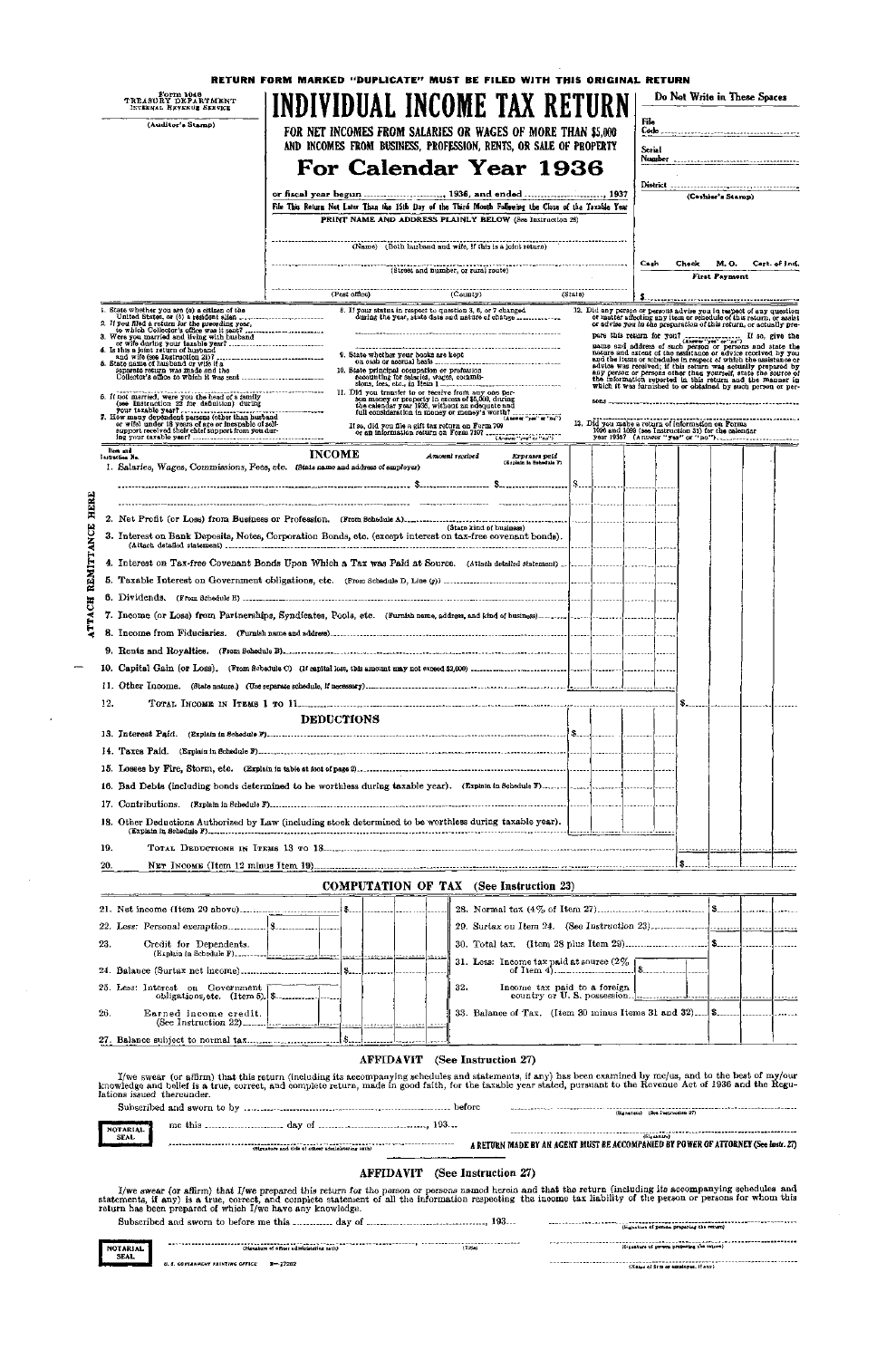# SCHEDULE A-PROFIT (OR LOSS) FROM BUSINESS OR PROFESSION (See Instruction 2)

| Cost or Goods Sold                                                                                                                       | OTHER BUSINESS DEDUCTIONS                            |  |  |
|------------------------------------------------------------------------------------------------------------------------------------------|------------------------------------------------------|--|--|
|                                                                                                                                          | 10. Salaries not included as "Labor" in Line $2$ (do |  |  |
|                                                                                                                                          |                                                      |  |  |
|                                                                                                                                          |                                                      |  |  |
|                                                                                                                                          |                                                      |  |  |
|                                                                                                                                          |                                                      |  |  |
|                                                                                                                                          |                                                      |  |  |
| 7.                                                                                                                                       | 15. Depreciation, obsolescence, and depletion (ex-   |  |  |
|                                                                                                                                          | 16. Rent, repairs, and other expenses (itemize be-   |  |  |
|                                                                                                                                          |                                                      |  |  |
|                                                                                                                                          | 17.                                                  |  |  |
| Enter "C", or "C or M", on Lines 6 and 8 to indicate whether in-<br>ventories are valued at cost, or cost or market, whichever is lower. |                                                      |  |  |
|                                                                                                                                          |                                                      |  |  |
| Explanation of deductions                                                                                                                |                                                      |  |  |

|                                                                                                                                                                                                                                                                                                        |                     |                                        | SCHEDULE C-CAPITAL GAINS AND LOSSES (From Sales or Exchanges Only) (See Instruction 10)                              |                                                                                                              |                                                                                  |                                                                                                        |                                                                                                                                                                                                                            |                                                                         |                                                     |           |
|--------------------------------------------------------------------------------------------------------------------------------------------------------------------------------------------------------------------------------------------------------------------------------------------------------|---------------------|----------------------------------------|----------------------------------------------------------------------------------------------------------------------|--------------------------------------------------------------------------------------------------------------|----------------------------------------------------------------------------------|--------------------------------------------------------------------------------------------------------|----------------------------------------------------------------------------------------------------------------------------------------------------------------------------------------------------------------------------|-------------------------------------------------------------------------|-----------------------------------------------------|-----------|
| 1. DESCRIPTION OF<br>PROPERTY AND<br>PELIOD HELD                                                                                                                                                                                                                                                       | 2. DATE<br>ACQUIRED | 3. DATE<br>SOLD OR<br><b>EXCHANGED</b> | GROSS SALES PRICE<br>(Contract price)                                                                                | 5. COST OR MARCH 1.<br>1913. VALUE IF AC-<br>QUIRED BEFORE<br>THAT DATE. (Indi-<br>cate basis) <sup>24</sup> | 6. Cosr or IM-<br>PROVEMENTS<br>SUBSEQUENT TO<br>ACQUISITION OR<br>MARCH 1, 1913 | 7. DEPRECIATION<br>ALLOWED (OR<br><b>ALLOWABLE)</b><br><b>SINCE ACOUSI-</b><br>TION OR MARCH<br>1.1913 | 8. GAIN OR LOSS                                                                                                                                                                                                            | $9.$ Pzr.<br>CENTAGE<br>of Gain<br>OR LOSS<br>TO BE<br>TAKEN<br>INTO AC | 10. GAIN OR LOSS TO BE TAKEN<br><b>INTO ACCOUNT</b> |           |
|                                                                                                                                                                                                                                                                                                        |                     |                                        |                                                                                                                      |                                                                                                              |                                                                                  | (Farnish details)                                                                                      |                                                                                                                                                                                                                            | COUNT                                                                   | a. Gains                                            | b. Losses |
| $*(a)$ I year or less:                                                                                                                                                                                                                                                                                 |                     | Me. Day Year Mo. Day Year              |                                                                                                                      |                                                                                                              |                                                                                  |                                                                                                        |                                                                                                                                                                                                                            |                                                                         |                                                     |           |
|                                                                                                                                                                                                                                                                                                        |                     |                                        |                                                                                                                      |                                                                                                              |                                                                                  |                                                                                                        |                                                                                                                                                                                                                            | 100                                                                     |                                                     |           |
| "(b) Over I year but not<br>over 2 years:                                                                                                                                                                                                                                                              |                     |                                        |                                                                                                                      |                                                                                                              |                                                                                  |                                                                                                        |                                                                                                                                                                                                                            |                                                                         |                                                     |           |
| *(c) Over 2 years but not<br>отег 5 усатз.                                                                                                                                                                                                                                                             |                     |                                        |                                                                                                                      |                                                                                                              |                                                                                  |                                                                                                        |                                                                                                                                                                                                                            | 80                                                                      |                                                     |           |
|                                                                                                                                                                                                                                                                                                        |                     |                                        |                                                                                                                      |                                                                                                              |                                                                                  |                                                                                                        |                                                                                                                                                                                                                            | 80                                                                      |                                                     |           |
| "(d) Over 5 years but not<br>OVET 10 years:                                                                                                                                                                                                                                                            |                     |                                        |                                                                                                                      |                                                                                                              |                                                                                  |                                                                                                        |                                                                                                                                                                                                                            |                                                                         |                                                     |           |
|                                                                                                                                                                                                                                                                                                        |                     |                                        |                                                                                                                      |                                                                                                              |                                                                                  |                                                                                                        |                                                                                                                                                                                                                            | 40                                                                      |                                                     |           |
| "(c) Over 10 years:                                                                                                                                                                                                                                                                                    |                     |                                        |                                                                                                                      |                                                                                                              |                                                                                  |                                                                                                        |                                                                                                                                                                                                                            |                                                                         |                                                     |           |
|                                                                                                                                                                                                                                                                                                        |                     |                                        |                                                                                                                      |                                                                                                              |                                                                                  |                                                                                                        |                                                                                                                                                                                                                            | 30                                                                      |                                                     |           |
|                                                                                                                                                                                                                                                                                                        |                     |                                        | (f) TOTAL GAINS AND LOSSES (Euter net amount as Item 10; net in excess of \$2,000, if net amount is a capital less). |                                                                                                              |                                                                                  |                                                                                                        |                                                                                                                                                                                                                            |                                                                         |                                                     |           |
| "In reporting sales or exchanges of capital assets attach separate schedule, if necessary, for transactions coming within each of the 5 periods, and transfer gains and losses for each period to Column 10 above.<br>**Cost of property must be entered in Column 5 If a loss is claimed in Column 8. |                     |                                        |                                                                                                                      |                                                                                                              |                                                                                  |                                                                                                        |                                                                                                                                                                                                                            |                                                                         |                                                     |           |
| Reats (1) ham neaparty map anottical                                                                                                                                                                                                                                                                   |                     |                                        |                                                                                                                      |                                                                                                              |                                                                                  |                                                                                                        | (9) Thomas at an instruction of distribution of a construction of the set of the set of the set of the set of the set of the set of the set of the set of the set of the set of the set of the set of the set of the set o |                                                                         |                                                     |           |

\*Cost of property must be entered in Column 5 if a loss is claimed in Column 8.<br>Every sele or exchange of stock rise and determined in the stock of the stock of the stock of the stock of the<br>Every sele or exchange of stock

claimed on Lines 5 and 16-

. . . . . . . . . . . . . . . . . . .

------...**..........** SCHEDULE B-INCOME FROM RENTS AND ROYALTIES (See Instruction 9)

| I. KUD OF PROPERTY | 2. AMOUNT<br>RECEIVED |  | 3. COST OR VALUE<br>AS OF MARCH 1, 1913, |  | 4. DEPRECIATION<br>(Explain in table at<br>foot of page) |  | 5. REPATES | 6. OTHER EXPENSES<br>(Itemize below) | 7. NET PROFIT<br>(Enter as Item 9) |  |  |
|--------------------|-----------------------|--|------------------------------------------|--|----------------------------------------------------------|--|------------|--------------------------------------|------------------------------------|--|--|
|                    |                       |  |                                          |  |                                                          |  |            |                                      |                                    |  |  |
|                    |                       |  |                                          |  |                                                          |  |            |                                      |                                    |  |  |

Explanation of deductions claimed in Column 6

| SCHEDULE D-INTEREST ON GOVERNMENT OBLIGATIONS, ETC. (See Instruction 5)                                                                                                                                                                                                                                                                                                                       |                                   |                                                       |                                                   |                                                     |                                                           |                                         |
|-----------------------------------------------------------------------------------------------------------------------------------------------------------------------------------------------------------------------------------------------------------------------------------------------------------------------------------------------------------------------------------------------|-----------------------------------|-------------------------------------------------------|---------------------------------------------------|-----------------------------------------------------|-----------------------------------------------------------|-----------------------------------------|
| 1. OBJIGATIONS OR SECURITIES                                                                                                                                                                                                                                                                                                                                                                  | 2. AMOUNT OWNED<br>AT END OF YEAR | 3. INTEREST RECEIVED<br>OR ACCRUED<br>DURING THE YEAR | 4. PRINCIPAL<br>AMOUNT<br>EXEMPT FROM<br>TAXATION | 5. AMOUNT OWNED<br>IN EXCESS OF<br><b>EXEMPTION</b> | 6. IRTEREST ON<br><b>AMOUNT IN EXCESS</b><br>OF EXEMPTION |                                         |
| 1917 -<br>(d) Treasury Notes, Treasury Bills, and Treasury Certificates of<br>(c) U.S. Savings Bonds and Treasury Bonds (a) above $\begin{bmatrix} 0 & 0 & 0 \\ 0 & 0 & 0 \\ 0 & 0 & 0 \\ 0 & 0 & 0 \\ 0 & 0 & 0 \\ 0 & 0 & 0 \\ 0 & 0 & 0 \\ 0 & 0 & 0 \\ 0 & 0 & 0 \\ 0 & 0 & 0 \\ 0 & 0 & 0 \\ 0 & 0 & 0 \\ 0 & 0 & 0 \\ 0 & 0 & 0 \\ 0 & 0 & 0 \\ 0 & 0 & 0 \\ 0 & 0 & 0 \\ 0 & 0 & 0 \\$ |                                   |                                                       |                                                   |                                                     |                                                           | i x x<br>$\mathbf{1} \times \mathbf{x}$ |
| (a)                                                                                                                                                                                                                                                                                                                                                                                           |                                   |                                                       |                                                   |                                                     |                                                           |                                         |
|                                                                                                                                                                                                                                                                                                                                                                                               | SCHEDULE E-INCOME FROM DIVIDENDS  |                                                       |                                                   |                                                     |                                                           |                                         |
| Itemize all dividends received during the year, stating amounts and names and addresses of corporations declaring the dividends:                                                                                                                                                                                                                                                              |                                   |                                                       |                                                   |                                                     |                                                           |                                         |
|                                                                                                                                                                                                                                                                                                                                                                                               |                                   |                                                       |                                                   |                                                     |                                                           |                                         |

SCHEDULE F—EXPLANATION OF DEDUCTIONS CLAIMED IN ITEMS 1, 13, 14, 16, 17, AND 18, AND CREDIT CLAIMED IN ITEM 23

--------------------

------------

|                                                                               |                     | EXPLANATION OF DEDUCTION FOR DEPRECIATION CLAIMED IN SCHEDULES A AND B                         |  |                                                         |  |                                                               |                                                               |                                                  |                                                                                      |                                        |  |
|-------------------------------------------------------------------------------|---------------------|------------------------------------------------------------------------------------------------|--|---------------------------------------------------------|--|---------------------------------------------------------------|---------------------------------------------------------------|--------------------------------------------------|--------------------------------------------------------------------------------------|----------------------------------------|--|
| 1. KIND OF PROPERTY<br>(If buildings, state material<br>of which constructed) | 2. DATE<br>ACQUIRED | 3. Cost on MARCH 1, 1913.<br>VALUE IF ACQUIRED<br>PRIOR TO THAT DATE<br>(Indicate basis)       |  | 4. ASSETS FULLY<br>DEPERCIATED IN USE<br>AT END OF YEAR |  | 5. DEPRECIATION<br>ALLOWED (OR ALLOW-<br>ABLE) IN PRIOR YEARS | 6. REMAINING COST<br>OR OTHER BASIS TO<br><b>DE RECOVERED</b> | IN ACCUNU-<br><b>LATING</b><br>DEPRECIA-<br>TION | 7. LIFE USED   8. ESTIMATED<br>REMAINING<br>LIFE FROM<br><b>BEGINNING</b><br>OF YEAR | 9. DEPRECIATION<br>ALLOWABLE THIS YEAR |  |
|                                                                               |                     |                                                                                                |  |                                                         |  |                                                               |                                                               |                                                  |                                                                                      |                                        |  |
|                                                                               |                     | EXPLANATION OF DEDUCTION FOR LOSSES BY FIRE, STORM, ETC., CLAIMED IN SCHEDULE A AND IN ITEM 15 |  |                                                         |  |                                                               |                                                               |                                                  |                                                                                      |                                        |  |
| I. KIND OF PROPERTY                                                           |                     | 2 DATE ACOURED                                                                                 |  | 3. COST                                                 |  | 4. SUBSEQUENT<br><b>IMPROVEMENTS</b>                          | 5. DEPRECIATION<br>ALLOWABLE SINCE<br>ACQUISITION             |                                                  | 6. INSURANCE AND<br>SALVAGE VALUE                                                    | 7. DEDUCTIBLE LOSS                     |  |
|                                                                               |                     |                                                                                                |  |                                                         |  |                                                               |                                                               |                                                  |                                                                                      |                                        |  |
|                                                                               |                     |                                                                                                |  |                                                         |  |                                                               |                                                               |                                                  |                                                                                      |                                        |  |
|                                                                               |                     |                                                                                                |  |                                                         |  |                                                               |                                                               |                                                  |                                                                                      | $2 - 17302$                            |  |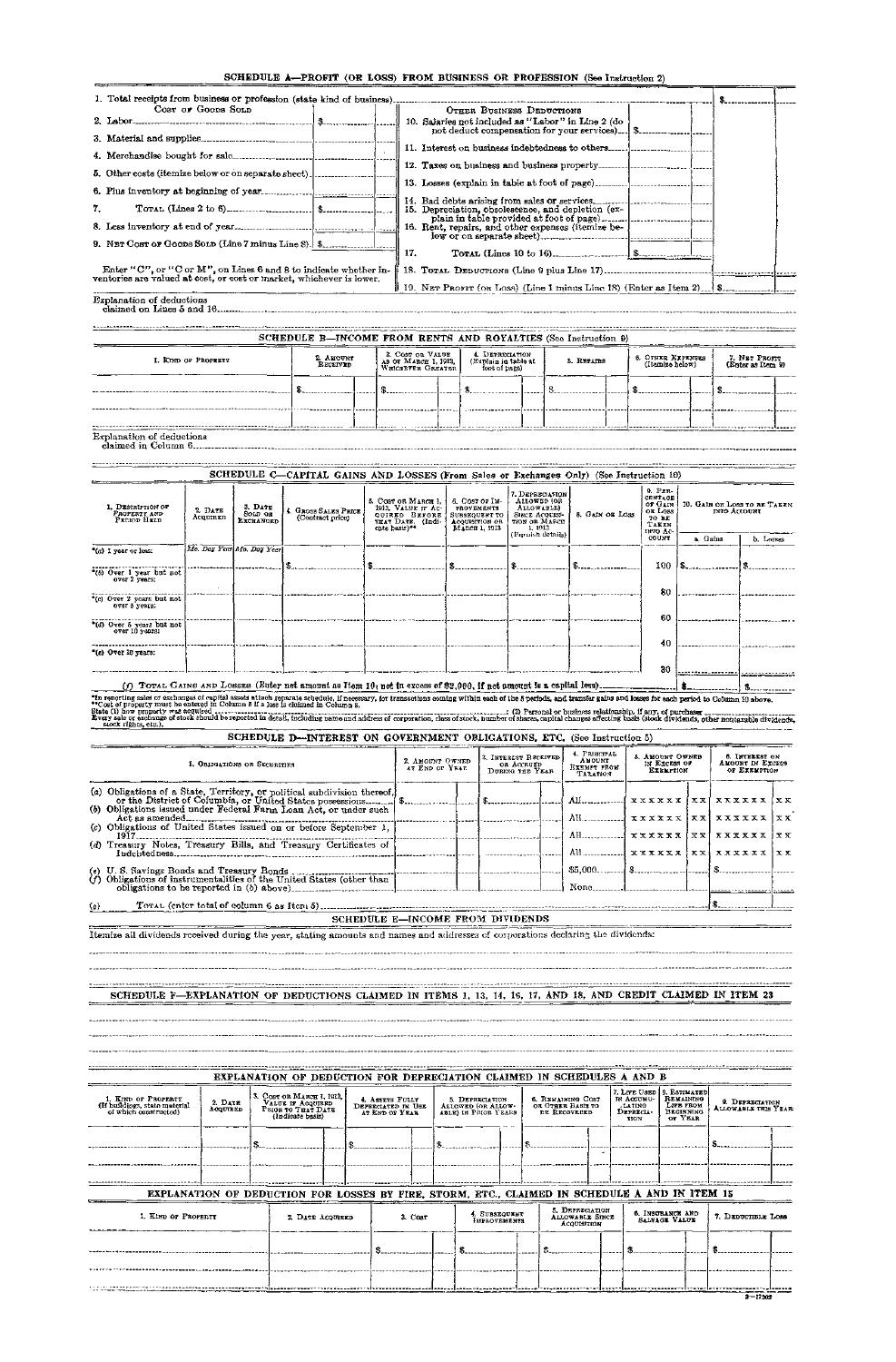|                                                                                                                                                                                                                                      |                       |                                      | THIS COPY MUST BE FILED WITH ORIGINAL RETURN                                                                                                                                                                         |         |  |  |                                                                                                                                                                                                                                |  |
|--------------------------------------------------------------------------------------------------------------------------------------------------------------------------------------------------------------------------------------|-----------------------|--------------------------------------|----------------------------------------------------------------------------------------------------------------------------------------------------------------------------------------------------------------------|---------|--|--|--------------------------------------------------------------------------------------------------------------------------------------------------------------------------------------------------------------------------------|--|
| Form 1040<br>TREASURY DEPARTMENT<br>INTERNAL REVENUE SERVICE                                                                                                                                                                         |                       |                                      | INDIVIDUAL INCOME TAX RETURN                                                                                                                                                                                         |         |  |  |                                                                                                                                                                                                                                |  |
|                                                                                                                                                                                                                                      |                       |                                      | FOR NET INCOMES FROM SALARIES OR WAGES OF MORE THAN \$5,000<br>AND INCOMES FROM BUSINESS, PROFESSION, RENTS, OR SALE OF PROPERTY                                                                                     |         |  |  |                                                                                                                                                                                                                                |  |
|                                                                                                                                                                                                                                      |                       |                                      | For Calendar Year 1936                                                                                                                                                                                               |         |  |  |                                                                                                                                                                                                                                |  |
|                                                                                                                                                                                                                                      |                       |                                      |                                                                                                                                                                                                                      |         |  |  |                                                                                                                                                                                                                                |  |
|                                                                                                                                                                                                                                      |                       |                                      | File This Return Not Later Than the 15th Day of the Third Month Following the Close of the Taxable Year                                                                                                              |         |  |  | DUPLICATE                                                                                                                                                                                                                      |  |
|                                                                                                                                                                                                                                      |                       |                                      | PRINT NAME AND ADDRESS PLAINLY BELOW (See Instruction 23)                                                                                                                                                            |         |  |  |                                                                                                                                                                                                                                |  |
|                                                                                                                                                                                                                                      |                       |                                      | (Name) (Both husband and wife, if this is a joint return)                                                                                                                                                            |         |  |  |                                                                                                                                                                                                                                |  |
|                                                                                                                                                                                                                                      |                       |                                      | (Street and number, or rural route)                                                                                                                                                                                  |         |  |  |                                                                                                                                                                                                                                |  |
|                                                                                                                                                                                                                                      |                       |                                      | (Post office) (County)                                                                                                                                                                                               | (3tate) |  |  |                                                                                                                                                                                                                                |  |
| i. State whether you are (a) a citizen of the                                                                                                                                                                                        |                       |                                      | <u> Andrew Griego de Agosto de la contrada de la contrada de la c</u><br>8. If your status in respect to question 3, 6, or 7 changed<br>during the year, state date and nature of change                             |         |  |  | 12. Did any person or persons advise you in respect of any question or matter affecting any item or schedule of this return, or assist or advise you in the preparation of this return, or actually pre.                       |  |
| United States, or (b) a resident alien<br>2. If you filed States, or (b) a resident alien<br>2. If you flied a return for the preceding year,<br>to which Collector's office was it sent?<br>3. Were you married and living with hus |                       |                                      |                                                                                                                                                                                                                      |         |  |  |                                                                                                                                                                                                                                |  |
| or wife during your taxable year?                                                                                                                                                                                                    |                       | 9. State whether your books are kept |                                                                                                                                                                                                                      |         |  |  |                                                                                                                                                                                                                                |  |
| 5. State name of husband or wife it a<br>separate return was made and the                                                                                                                                                            |                       |                                      |                                                                                                                                                                                                                      |         |  |  | and the items or schedules in respect of which the assistance or advice was received; if this return was actually pregned by any approach and the internation of persons other than yourself, state the source of the informat |  |
|                                                                                                                                                                                                                                      |                       |                                      | 11. Did you transfer to or receive from any one per-                                                                                                                                                                 |         |  |  | which it was furnished to or obtained by such person or per-                                                                                                                                                                   |  |
| 6. If not married, were you the head of a family                                                                                                                                                                                     |                       |                                      | son money or property in excess of \$5,000, during                                                                                                                                                                   |         |  |  |                                                                                                                                                                                                                                |  |
|                                                                                                                                                                                                                                      |                       |                                      | the calendar year 1936, without an adequate and the calendar year 1936, without an adequate and<br>If so, did you file a gift tax return on Form 709<br>or an information return on Form 710f (Assume "yes" or "na") |         |  |  |                                                                                                                                                                                                                                |  |
| <b>Lions</b> and<br>Instruction No.                                                                                                                                                                                                  | <b>INCOME</b>         |                                      | Amount received<br>Expenses paid                                                                                                                                                                                     |         |  |  |                                                                                                                                                                                                                                |  |
| 1. Salaries, Wages, Commissions, Fees, etc. (State name and address of employer)                                                                                                                                                     |                       |                                      | (Suplain in Sehedule F)                                                                                                                                                                                              |         |  |  |                                                                                                                                                                                                                                |  |
|                                                                                                                                                                                                                                      |                       |                                      |                                                                                                                                                                                                                      |         |  |  |                                                                                                                                                                                                                                |  |
|                                                                                                                                                                                                                                      |                       |                                      |                                                                                                                                                                                                                      |         |  |  |                                                                                                                                                                                                                                |  |
| 3. Interest on Bank Deposits, Notes, Corporation Bonds, etc. (except interest on tax-free covenant bonds).                                                                                                                           |                       |                                      | (State kind of business)                                                                                                                                                                                             |         |  |  |                                                                                                                                                                                                                                |  |
|                                                                                                                                                                                                                                      |                       |                                      |                                                                                                                                                                                                                      |         |  |  |                                                                                                                                                                                                                                |  |
|                                                                                                                                                                                                                                      |                       |                                      |                                                                                                                                                                                                                      |         |  |  |                                                                                                                                                                                                                                |  |
|                                                                                                                                                                                                                                      |                       |                                      |                                                                                                                                                                                                                      |         |  |  |                                                                                                                                                                                                                                |  |
|                                                                                                                                                                                                                                      |                       |                                      |                                                                                                                                                                                                                      |         |  |  |                                                                                                                                                                                                                                |  |
|                                                                                                                                                                                                                                      |                       |                                      |                                                                                                                                                                                                                      |         |  |  |                                                                                                                                                                                                                                |  |
|                                                                                                                                                                                                                                      |                       |                                      |                                                                                                                                                                                                                      |         |  |  |                                                                                                                                                                                                                                |  |
|                                                                                                                                                                                                                                      |                       |                                      |                                                                                                                                                                                                                      |         |  |  |                                                                                                                                                                                                                                |  |
|                                                                                                                                                                                                                                      |                       |                                      |                                                                                                                                                                                                                      |         |  |  |                                                                                                                                                                                                                                |  |
|                                                                                                                                                                                                                                      |                       |                                      |                                                                                                                                                                                                                      |         |  |  |                                                                                                                                                                                                                                |  |
| 12.                                                                                                                                                                                                                                  |                       |                                      |                                                                                                                                                                                                                      |         |  |  |                                                                                                                                                                                                                                |  |
|                                                                                                                                                                                                                                      | <b>DEDUCTIONS</b>     |                                      |                                                                                                                                                                                                                      |         |  |  |                                                                                                                                                                                                                                |  |
|                                                                                                                                                                                                                                      |                       |                                      |                                                                                                                                                                                                                      |         |  |  |                                                                                                                                                                                                                                |  |
|                                                                                                                                                                                                                                      |                       |                                      |                                                                                                                                                                                                                      |         |  |  |                                                                                                                                                                                                                                |  |
|                                                                                                                                                                                                                                      |                       |                                      |                                                                                                                                                                                                                      |         |  |  |                                                                                                                                                                                                                                |  |
|                                                                                                                                                                                                                                      |                       |                                      |                                                                                                                                                                                                                      |         |  |  |                                                                                                                                                                                                                                |  |
| 18. Other Deductions Authorized by Law (including stock determined to be worthless during taxable year).                                                                                                                             |                       |                                      |                                                                                                                                                                                                                      |         |  |  |                                                                                                                                                                                                                                |  |
| 19.                                                                                                                                                                                                                                  |                       |                                      |                                                                                                                                                                                                                      |         |  |  |                                                                                                                                                                                                                                |  |
| 20.                                                                                                                                                                                                                                  |                       |                                      |                                                                                                                                                                                                                      |         |  |  |                                                                                                                                                                                                                                |  |
|                                                                                                                                                                                                                                      |                       |                                      | COMPUTATION OF TAX (See Instruction 23)                                                                                                                                                                              |         |  |  |                                                                                                                                                                                                                                |  |
|                                                                                                                                                                                                                                      |                       |                                      |                                                                                                                                                                                                                      |         |  |  |                                                                                                                                                                                                                                |  |
|                                                                                                                                                                                                                                      |                       |                                      |                                                                                                                                                                                                                      |         |  |  |                                                                                                                                                                                                                                |  |
| 23.<br>Credit for Dependents.                                                                                                                                                                                                        |                       |                                      |                                                                                                                                                                                                                      |         |  |  |                                                                                                                                                                                                                                |  |
|                                                                                                                                                                                                                                      | EBOUL TOT DEPERGENCE. |                                      | 31. Less: Income tax paid at source $(2\% \overline{\phantom{a}})$                                                                                                                                                   |         |  |  |                                                                                                                                                                                                                                |  |
|                                                                                                                                                                                                                                      |                       |                                      |                                                                                                                                                                                                                      |         |  |  |                                                                                                                                                                                                                                |  |
| 25. Less: Interest on Government i                                                                                                                                                                                                   |                       |                                      | 32.                                                                                                                                                                                                                  |         |  |  |                                                                                                                                                                                                                                |  |
| 26.                                                                                                                                                                                                                                  |                       |                                      |                                                                                                                                                                                                                      |         |  |  |                                                                                                                                                                                                                                |  |
|                                                                                                                                                                                                                                      |                       |                                      |                                                                                                                                                                                                                      |         |  |  |                                                                                                                                                                                                                                |  |

 $\sim$   $\sim$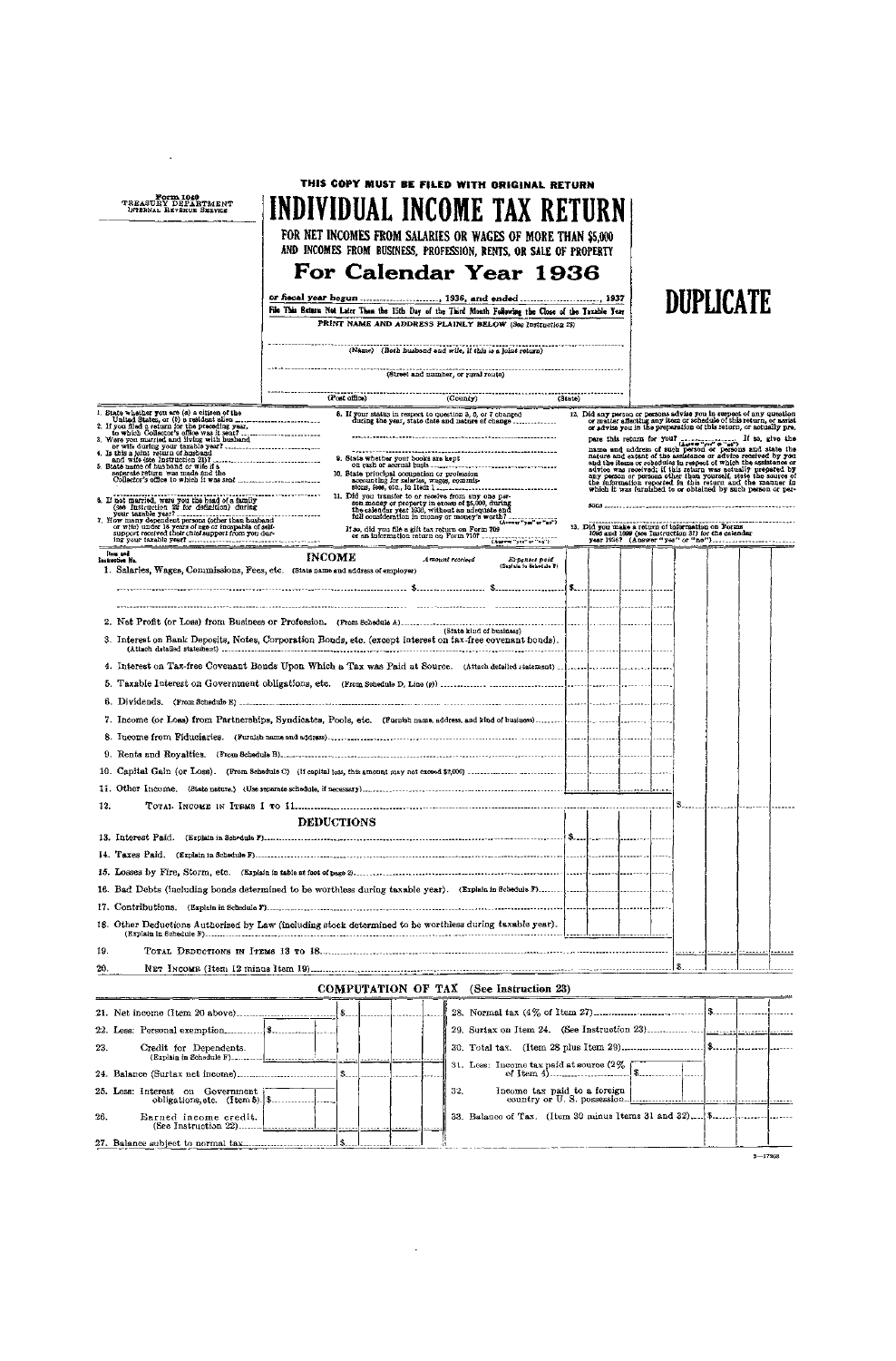|    | 1. Total receipts from business or profession (state kind of business).                                                             |     |                                                    |  |  |
|----|-------------------------------------------------------------------------------------------------------------------------------------|-----|----------------------------------------------------|--|--|
|    | COST OF GOODS SOLD                                                                                                                  |     | OTHER BUSINESS DEDUCTIONS                          |  |  |
|    |                                                                                                                                     |     | 10. Salaries not included as "Labor" in Line 2 (do |  |  |
|    |                                                                                                                                     |     |                                                    |  |  |
|    |                                                                                                                                     |     |                                                    |  |  |
|    |                                                                                                                                     |     |                                                    |  |  |
|    |                                                                                                                                     |     |                                                    |  |  |
|    |                                                                                                                                     |     |                                                    |  |  |
|    |                                                                                                                                     |     |                                                    |  |  |
| 7. |                                                                                                                                     |     |                                                    |  |  |
|    |                                                                                                                                     |     | 16. Rent, repairs, and other expenses (itemize be- |  |  |
|    |                                                                                                                                     |     |                                                    |  |  |
|    | 9. NET Cost of Goods Sold (Line 7 minus Line 8). [ \$]                                                                              | 17. |                                                    |  |  |
|    |                                                                                                                                     |     |                                                    |  |  |
|    | Enter "C", or "C or M", on Lines 6 and 8 to indicate whether inventories are valued at cost, or cost or market, whichever is lower. |     |                                                    |  |  |
|    |                                                                                                                                     |     |                                                    |  |  |
|    | _                                                                                                                                   |     |                                                    |  |  |

|                     | SCHEDULE B-INCOME FROM RENTS AND ROYALTIES (See Instruction 9) |                                                               |  |                                                          |            |                                      |                                    |  |
|---------------------|----------------------------------------------------------------|---------------------------------------------------------------|--|----------------------------------------------------------|------------|--------------------------------------|------------------------------------|--|
| 1. KIND OF PROPERTY | 2. AMOUNT<br><b>RECEIVED</b>                                   | 3. COST OR VALUE<br>AS OF MARCH 1, 1913,<br>WEICHEVER GREATER |  | 4. DEPRECIATION<br>(Explain in table at<br>foot of page) | 5. REPAIRS | 6. OTHER EXPENSES<br>(Itemize below) | 7. NET PROFIT<br>(Enter as Itam 9) |  |
|                     |                                                                |                                                               |  |                                                          |            |                                      |                                    |  |
|                     |                                                                |                                                               |  |                                                          |            |                                      |                                    |  |

Explanation of deductions claimed on Lines 5 and 16..

Explanation of deductions claimed in Column 6

|                                                                                                                                          |                     |                                        | SCHEDULE C-CAPITAL GAINS AND LOSSES (From Sales or Exchanges Only) (See Instruction 10) |                                                                                                  |                                        |                                                             |                                                                                            |                                       |                              |                                        |                         |                                                 |                         |
|------------------------------------------------------------------------------------------------------------------------------------------|---------------------|----------------------------------------|-----------------------------------------------------------------------------------------|--------------------------------------------------------------------------------------------------|----------------------------------------|-------------------------------------------------------------|--------------------------------------------------------------------------------------------|---------------------------------------|------------------------------|----------------------------------------|-------------------------|-------------------------------------------------|-------------------------|
| 1. DESCRIPTION OF<br>PROPERTY AND<br>PERIOD HEID                                                                                         | 2. DATE<br>ACQUIRED | 3. DATE<br>SOLD OR<br><b>EXCHANGED</b> | 4. Gross Fales Price<br>(Contract price)                                                | 5. COST OR MARCH 1.<br>1913. VALUE IF AC-<br>QUIRED BEFORE<br>THAT DATE. (Indi-<br>cate basis)** | 6. COST OF IM-<br><b>BUBSEQUENT TO</b> | <b>PROVEMENTS</b><br><b>ACQUISITION OR</b><br>MARCH 1, 1913 | 7. DEPEECLATION<br>ALLOWED (OR<br>ALLOWABLE)<br>SINCE ACQUISI-<br>TION OR MARCH<br>1, 1913 | 8. GAIN OR LOSS                       | 9. PER-<br>TAKEN<br>INTO AC- | CENTAGE<br>of Gain<br>OR LOSS<br>TO BE |                         | 10. GAIN OR LOSS TO BE TAKEN<br>INTO ACCOUNT    |                         |
|                                                                                                                                          |                     |                                        |                                                                                         |                                                                                                  |                                        |                                                             | (Furnish details)                                                                          |                                       | <b>COUNT</b>                 |                                        | a. Gains                |                                                 | b. Losses               |
| '(c) I year or less:                                                                                                                     |                     | Mo. Day Year Mo. Day Year              |                                                                                         |                                                                                                  |                                        |                                                             |                                                                                            |                                       |                              |                                        |                         |                                                 |                         |
| *(b) Over 1 year but not<br>OVER 2 vears.                                                                                                |                     |                                        |                                                                                         | $\textbf{\$}$                                                                                    | \$                                     |                                                             |                                                                                            |                                       |                              | 100                                    |                         |                                                 |                         |
| "(c) Over 2 years but not<br>over 5 years:                                                                                               |                     |                                        |                                                                                         |                                                                                                  |                                        |                                                             |                                                                                            |                                       |                              | 80                                     |                         |                                                 |                         |
| (d) Over 5 years but not<br>Over 10 years:                                                                                               |                     |                                        |                                                                                         |                                                                                                  |                                        |                                                             |                                                                                            |                                       |                              | 60                                     |                         |                                                 |                         |
| "(e) Over 10 years:                                                                                                                      |                     |                                        |                                                                                         |                                                                                                  |                                        |                                                             |                                                                                            |                                       |                              | 40                                     |                         |                                                 |                         |
|                                                                                                                                          |                     |                                        |                                                                                         |                                                                                                  |                                        |                                                             |                                                                                            |                                       |                              | 30                                     |                         |                                                 |                         |
|                                                                                                                                          |                     |                                        |                                                                                         |                                                                                                  |                                        |                                                             |                                                                                            |                                       |                              |                                        |                         |                                                 |                         |
|                                                                                                                                          |                     |                                        |                                                                                         |                                                                                                  |                                        |                                                             |                                                                                            |                                       |                              |                                        |                         |                                                 |                         |
|                                                                                                                                          |                     | 1. OBIIGATIONS OR SECURITIES           | SCHEDULE D--INTEREST ON GOVERNMENT OBLIGATIONS, ETC. (See Instruction 5)                | 2. AMOUNT OWNED<br>AT END OF YEAR                                                                |                                        |                                                             | 3. Interest Received<br>OR ACCRUED                                                         | 4. PRINCIPAL<br>AMOUNT<br>EXEMPT FROM | 5. AMOUNT OWNED              | IN EXCESS OF EXEMPTION                 |                         | 6. INTEREST ON<br>AMOUNT IN EXCESS OF EXEMPTION |                         |
| (a) Obligations of a State, Territory, or political subdivision thereof,                                                                 |                     |                                        |                                                                                         |                                                                                                  |                                        |                                                             | DUEING 18E YEAR                                                                            | <b>TAXATION</b><br>$All$ <sub>1</sub> | xxxxxx                       |                                        | XX.                     | <b>xxxxxx</b>                                   | $\mathbf{X} \mathbf{X}$ |
|                                                                                                                                          |                     |                                        |                                                                                         |                                                                                                  |                                        |                                                             |                                                                                            | All                                   | xxxxxx                       |                                        | x x                     | xxxxxx                                          | $\times x$              |
| 1917 .                                                                                                                                   |                     |                                        |                                                                                         |                                                                                                  |                                        |                                                             |                                                                                            |                                       | <b>xxxxxx</b>                |                                        | $\mathbf{x} \mathbf{x}$ | <b>xxxxxx</b>                                   | хx                      |
|                                                                                                                                          |                     |                                        |                                                                                         |                                                                                                  |                                        |                                                             |                                                                                            |                                       | xxxxxx                       |                                        | <b>XX</b>               | <b>xxxxxx</b>                                   | $\mathbf{x}$            |
| (c) Obligations of United States issued on or before September 1,<br>(d) Treasury Notes, Treasury Bills, and Treasury Certificates of    |                     |                                        |                                                                                         |                                                                                                  |                                        |                                                             |                                                                                            | All<br>\$5.000                        |                              |                                        |                         |                                                 |                         |
|                                                                                                                                          |                     |                                        |                                                                                         |                                                                                                  |                                        |                                                             |                                                                                            | None                                  |                              |                                        |                         |                                                 |                         |
|                                                                                                                                          |                     |                                        |                                                                                         |                                                                                                  |                                        |                                                             |                                                                                            |                                       |                              |                                        |                         | I B.                                            |                         |
|                                                                                                                                          |                     |                                        |                                                                                         | <b>SCHEDULE E-INCOME FROM DIVIDENDS</b>                                                          |                                        |                                                             |                                                                                            |                                       |                              |                                        |                         |                                                 |                         |
|                                                                                                                                          |                     |                                        |                                                                                         |                                                                                                  |                                        |                                                             |                                                                                            |                                       |                              |                                        |                         |                                                 |                         |
| (g)<br>I temize all dividends received during the year, stating amounts and names and addresses of corporations declaring the dividends: |                     |                                        |                                                                                         |                                                                                                  |                                        |                                                             |                                                                                            |                                       |                              |                                        |                         |                                                 |                         |
|                                                                                                                                          |                     |                                        |                                                                                         |                                                                                                  |                                        |                                                             |                                                                                            |                                       |                              |                                        |                         |                                                 |                         |

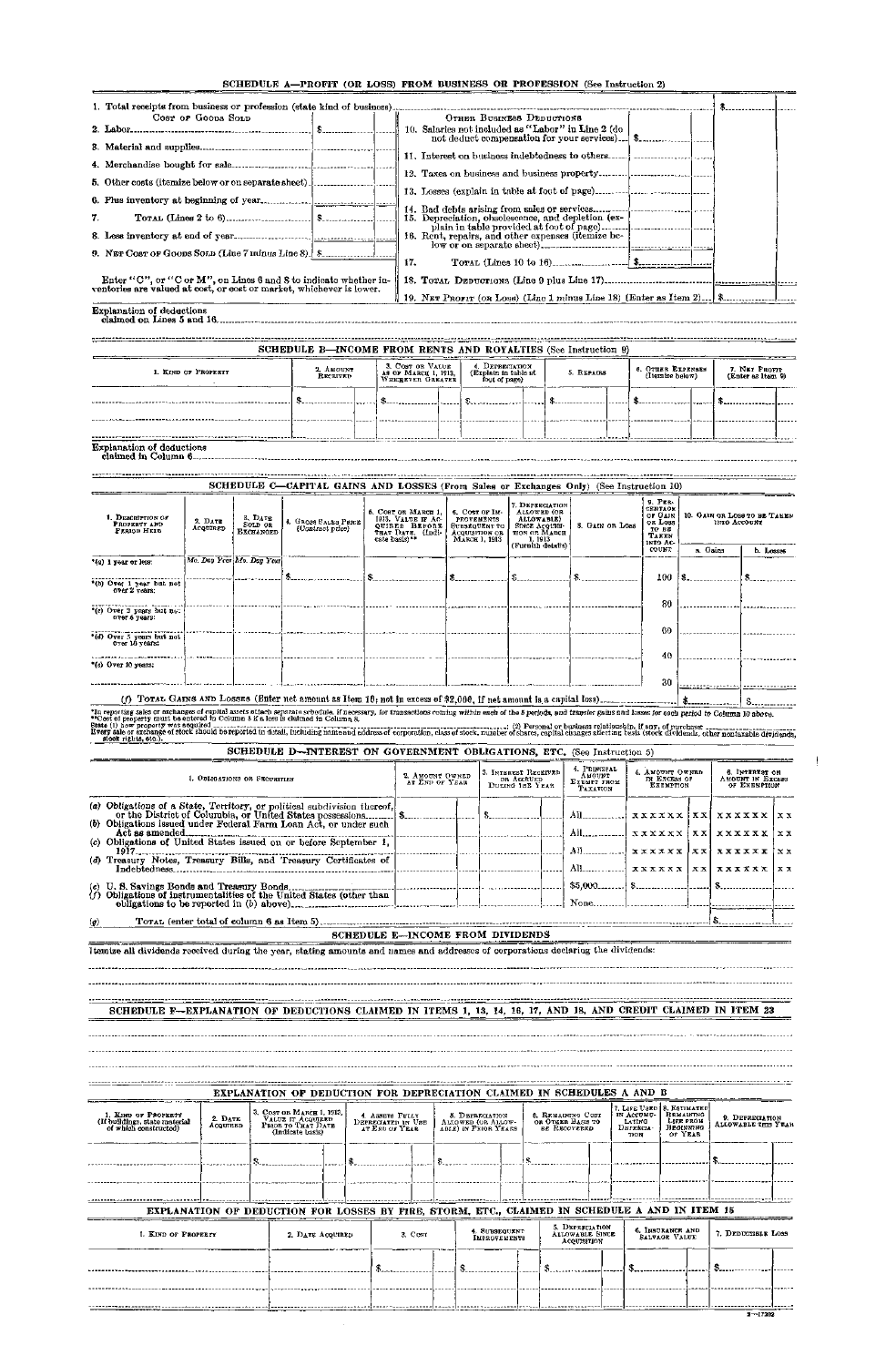| Form 1040<br>TREASURY DEPARTMENT<br>INTERNAL REVENUE SERVICE                                                                                                                     | INDIVIDUAL INCOME TAX RETURN                                                                            |                                                                                                    | FOR NET INCOMES FROM SALARIES OR WAGES OF MORE THAN \$5,000                                                                                                                                                                                                                                                                                                                                                                                                                                    |         |                                                   |  |                                                     |           |                                                                                                                                                                                                 |  |
|----------------------------------------------------------------------------------------------------------------------------------------------------------------------------------|---------------------------------------------------------------------------------------------------------|----------------------------------------------------------------------------------------------------|------------------------------------------------------------------------------------------------------------------------------------------------------------------------------------------------------------------------------------------------------------------------------------------------------------------------------------------------------------------------------------------------------------------------------------------------------------------------------------------------|---------|---------------------------------------------------|--|-----------------------------------------------------|-----------|-------------------------------------------------------------------------------------------------------------------------------------------------------------------------------------------------|--|
| <b>COPY TO BE</b><br><b>RETAINED BY</b>                                                                                                                                          | File This Return Not Later Than the 15th Day of the Third Month Fellowing the Close of the Taxable Year |                                                                                                    | AND INCOMES FROM BUSINESS, PROFESSION, RENTS, OR SALE OF PROPERTY<br>For Calendar Year 1936                                                                                                                                                                                                                                                                                                                                                                                                    |         |                                                   |  |                                                     |           | IF YOU NEED ASSISTANCE<br>IN PREPARING THIS<br>RETURN, GO TO A<br>DEPUTY COLLECTOR                                                                                                              |  |
|                                                                                                                                                                                  |                                                                                                         |                                                                                                    | PRINT NAME AND ADDRESS PLAINLY BELOW (See Instruction 28)                                                                                                                                                                                                                                                                                                                                                                                                                                      |         |                                                   |  |                                                     | OR TO THE |                                                                                                                                                                                                 |  |
| <b>TAXPAYER</b>                                                                                                                                                                  |                                                                                                         |                                                                                                    | (Name) (Both busband and wife, if this is a joint return)                                                                                                                                                                                                                                                                                                                                                                                                                                      |         |                                                   |  |                                                     |           | <b>COLLECTOR'S OFFICE</b>                                                                                                                                                                       |  |
|                                                                                                                                                                                  |                                                                                                         |                                                                                                    |                                                                                                                                                                                                                                                                                                                                                                                                                                                                                                |         |                                                   |  |                                                     |           |                                                                                                                                                                                                 |  |
|                                                                                                                                                                                  |                                                                                                         | (Street and number, or rural route)                                                                |                                                                                                                                                                                                                                                                                                                                                                                                                                                                                                |         |                                                   |  |                                                     |           |                                                                                                                                                                                                 |  |
|                                                                                                                                                                                  | (Post office)                                                                                           |                                                                                                    | (Country)                                                                                                                                                                                                                                                                                                                                                                                                                                                                                      | (State) |                                                   |  |                                                     |           |                                                                                                                                                                                                 |  |
| 2. If you filed a return for the preceding year,                                                                                                                                 |                                                                                                         |                                                                                                    | 8. If your status in respect to question 3, 6, or 7 changed<br>during the year, state date and nature of change                                                                                                                                                                                                                                                                                                                                                                                |         |                                                   |  |                                                     |           | 12. Did any person or persons advise you in respect of any question<br>or matter affecting any item or schedule of this return, or assist                                                       |  |
|                                                                                                                                                                                  |                                                                                                         |                                                                                                    |                                                                                                                                                                                                                                                                                                                                                                                                                                                                                                |         |                                                   |  |                                                     |           | or advise you in the preparation of this return, or actually pre-                                                                                                                               |  |
| 3. Were you married and living with hashand<br>distribution with desired and living your taxable year?<br>4. Is this a joint return of husband<br>and wife (see Instruction 21)? |                                                                                                         | 9. State whether your books are kept                                                               |                                                                                                                                                                                                                                                                                                                                                                                                                                                                                                |         |                                                   |  |                                                     |           |                                                                                                                                                                                                 |  |
| 5. State name of husband or wife if a<br>separate return was made and the                                                                                                        |                                                                                                         | 10. State principal occupation or profession                                                       |                                                                                                                                                                                                                                                                                                                                                                                                                                                                                                |         |                                                   |  |                                                     |           | and the items or schedules in respect of which the assistance or<br>advice was received; if this return was actually prepared by any person or persons other than yourself, state the source of |  |
|                                                                                                                                                                                  | ----------------------                                                                                  | accounting for salaries, wages, commis-<br>11. Did you transfer to or receive from any one per-    |                                                                                                                                                                                                                                                                                                                                                                                                                                                                                                |         |                                                   |  |                                                     |           | the information reported in this return and the manner in which it was furnished to or obtained by such person or per-                                                                          |  |
| 6. If not married, were you the bead of a hamily<br>seen Instruction 22 for defluition) during<br>your tarable year?<br>7. How many dependent persons (other than husband        |                                                                                                         | son money or property in excess of \$5,000, during the calendar year 1936, without an adequate and |                                                                                                                                                                                                                                                                                                                                                                                                                                                                                                |         |                                                   |  |                                                     |           |                                                                                                                                                                                                 |  |
| or wife) under 18 years of age or incapable of self-                                                                                                                             |                                                                                                         |                                                                                                    |                                                                                                                                                                                                                                                                                                                                                                                                                                                                                                |         | 13. Did you make a return of information on Forms |  |                                                     |           |                                                                                                                                                                                                 |  |
|                                                                                                                                                                                  |                                                                                                         |                                                                                                    | If so, did you file a gift tax return on Form 709<br>or an information return on Form 7107                                                                                                                                                                                                                                                                                                                                                                                                     |         |                                                   |  | 1096 and 1099 (see Instruction 31) for the calendar |           |                                                                                                                                                                                                 |  |
| <b>Hem and</b><br>lasbuction No.                                                                                                                                                 | <b>INCOME</b>                                                                                           |                                                                                                    | Amount received<br>Expenses paid<br>(Esplain in Schoolule F)                                                                                                                                                                                                                                                                                                                                                                                                                                   |         |                                                   |  |                                                     |           |                                                                                                                                                                                                 |  |
| 1. Salaries, Wages, Commissions, Fees, etc. (State name and address of employer)                                                                                                 |                                                                                                         |                                                                                                    |                                                                                                                                                                                                                                                                                                                                                                                                                                                                                                |         |                                                   |  |                                                     |           |                                                                                                                                                                                                 |  |
|                                                                                                                                                                                  |                                                                                                         |                                                                                                    |                                                                                                                                                                                                                                                                                                                                                                                                                                                                                                |         |                                                   |  |                                                     |           |                                                                                                                                                                                                 |  |
|                                                                                                                                                                                  |                                                                                                         |                                                                                                    |                                                                                                                                                                                                                                                                                                                                                                                                                                                                                                |         |                                                   |  |                                                     |           |                                                                                                                                                                                                 |  |
|                                                                                                                                                                                  |                                                                                                         |                                                                                                    | (State kind of business)                                                                                                                                                                                                                                                                                                                                                                                                                                                                       |         |                                                   |  |                                                     |           |                                                                                                                                                                                                 |  |
| 3. Interest on Bank Deposits, Notes, Corporation Bonds, etc. (except interest on tax-free covenant bonds).                                                                       |                                                                                                         |                                                                                                    |                                                                                                                                                                                                                                                                                                                                                                                                                                                                                                |         |                                                   |  |                                                     |           |                                                                                                                                                                                                 |  |
|                                                                                                                                                                                  |                                                                                                         |                                                                                                    |                                                                                                                                                                                                                                                                                                                                                                                                                                                                                                |         |                                                   |  |                                                     |           |                                                                                                                                                                                                 |  |
|                                                                                                                                                                                  |                                                                                                         |                                                                                                    |                                                                                                                                                                                                                                                                                                                                                                                                                                                                                                |         |                                                   |  |                                                     |           |                                                                                                                                                                                                 |  |
|                                                                                                                                                                                  |                                                                                                         |                                                                                                    |                                                                                                                                                                                                                                                                                                                                                                                                                                                                                                |         |                                                   |  |                                                     |           |                                                                                                                                                                                                 |  |
|                                                                                                                                                                                  |                                                                                                         |                                                                                                    |                                                                                                                                                                                                                                                                                                                                                                                                                                                                                                |         |                                                   |  |                                                     |           |                                                                                                                                                                                                 |  |
|                                                                                                                                                                                  |                                                                                                         |                                                                                                    |                                                                                                                                                                                                                                                                                                                                                                                                                                                                                                |         |                                                   |  |                                                     |           |                                                                                                                                                                                                 |  |
|                                                                                                                                                                                  |                                                                                                         |                                                                                                    |                                                                                                                                                                                                                                                                                                                                                                                                                                                                                                |         |                                                   |  |                                                     |           |                                                                                                                                                                                                 |  |
|                                                                                                                                                                                  |                                                                                                         |                                                                                                    |                                                                                                                                                                                                                                                                                                                                                                                                                                                                                                |         |                                                   |  |                                                     |           |                                                                                                                                                                                                 |  |
|                                                                                                                                                                                  |                                                                                                         |                                                                                                    |                                                                                                                                                                                                                                                                                                                                                                                                                                                                                                |         |                                                   |  |                                                     |           |                                                                                                                                                                                                 |  |
|                                                                                                                                                                                  |                                                                                                         |                                                                                                    |                                                                                                                                                                                                                                                                                                                                                                                                                                                                                                |         |                                                   |  |                                                     |           |                                                                                                                                                                                                 |  |
| 12.                                                                                                                                                                              |                                                                                                         |                                                                                                    |                                                                                                                                                                                                                                                                                                                                                                                                                                                                                                |         |                                                   |  |                                                     |           |                                                                                                                                                                                                 |  |
|                                                                                                                                                                                  | <b>DEDUCTIONS</b>                                                                                       |                                                                                                    |                                                                                                                                                                                                                                                                                                                                                                                                                                                                                                |         |                                                   |  |                                                     |           |                                                                                                                                                                                                 |  |
|                                                                                                                                                                                  |                                                                                                         |                                                                                                    |                                                                                                                                                                                                                                                                                                                                                                                                                                                                                                |         |                                                   |  |                                                     |           |                                                                                                                                                                                                 |  |
|                                                                                                                                                                                  |                                                                                                         |                                                                                                    |                                                                                                                                                                                                                                                                                                                                                                                                                                                                                                |         |                                                   |  |                                                     |           |                                                                                                                                                                                                 |  |
|                                                                                                                                                                                  |                                                                                                         |                                                                                                    |                                                                                                                                                                                                                                                                                                                                                                                                                                                                                                |         |                                                   |  |                                                     |           |                                                                                                                                                                                                 |  |
|                                                                                                                                                                                  |                                                                                                         |                                                                                                    |                                                                                                                                                                                                                                                                                                                                                                                                                                                                                                |         |                                                   |  |                                                     |           |                                                                                                                                                                                                 |  |
| 18. Other Deductions Authorized by Law (including stock determined to be worthless during taxable year).                                                                         |                                                                                                         |                                                                                                    |                                                                                                                                                                                                                                                                                                                                                                                                                                                                                                |         |                                                   |  |                                                     |           |                                                                                                                                                                                                 |  |
| 19.                                                                                                                                                                              |                                                                                                         |                                                                                                    |                                                                                                                                                                                                                                                                                                                                                                                                                                                                                                |         |                                                   |  |                                                     |           |                                                                                                                                                                                                 |  |
| 20.                                                                                                                                                                              |                                                                                                         |                                                                                                    |                                                                                                                                                                                                                                                                                                                                                                                                                                                                                                |         |                                                   |  |                                                     |           |                                                                                                                                                                                                 |  |
|                                                                                                                                                                                  |                                                                                                         |                                                                                                    | <b>COMPUTATION OF TAX</b> (See Instruction 23)                                                                                                                                                                                                                                                                                                                                                                                                                                                 |         |                                                   |  |                                                     |           |                                                                                                                                                                                                 |  |
|                                                                                                                                                                                  |                                                                                                         |                                                                                                    |                                                                                                                                                                                                                                                                                                                                                                                                                                                                                                |         |                                                   |  |                                                     |           |                                                                                                                                                                                                 |  |
|                                                                                                                                                                                  |                                                                                                         |                                                                                                    |                                                                                                                                                                                                                                                                                                                                                                                                                                                                                                |         |                                                   |  |                                                     |           |                                                                                                                                                                                                 |  |
|                                                                                                                                                                                  |                                                                                                         |                                                                                                    |                                                                                                                                                                                                                                                                                                                                                                                                                                                                                                |         |                                                   |  |                                                     |           |                                                                                                                                                                                                 |  |
| Credit for Dependents,<br>23.                                                                                                                                                    |                                                                                                         |                                                                                                    |                                                                                                                                                                                                                                                                                                                                                                                                                                                                                                |         |                                                   |  |                                                     |           |                                                                                                                                                                                                 |  |
|                                                                                                                                                                                  |                                                                                                         |                                                                                                    | 31. Less: Income tax paid at source $(2\% \text{ cm} \cdot \text{ cm} \cdot \text{ cm} \cdot \text{ cm} \cdot \text{ cm} \cdot \text{ cm} \cdot \text{ cm} \cdot \text{ cm} \cdot \text{ cm} \cdot \text{ cm} \cdot \text{ cm} \cdot \text{ cm} \cdot \text{ cm} \cdot \text{ cm} \cdot \text{ cm} \cdot \text{ cm} \cdot \text{ cm} \cdot \text{ cm} \cdot \text{ cm} \cdot \text{ cm} \cdot \text{ cm} \cdot \text{ cm} \cdot \text{ cm} \cdot \text{ cm} \cdot \text{ cm} \cdot \text{ cm}$ |         |                                                   |  |                                                     |           |                                                                                                                                                                                                 |  |
|                                                                                                                                                                                  |                                                                                                         |                                                                                                    | 32.<br>Income tax paid to a foreign                                                                                                                                                                                                                                                                                                                                                                                                                                                            |         |                                                   |  |                                                     |           |                                                                                                                                                                                                 |  |
| 25. Less: Interest on Government [1995]                                                                                                                                          |                                                                                                         |                                                                                                    |                                                                                                                                                                                                                                                                                                                                                                                                                                                                                                |         |                                                   |  |                                                     |           |                                                                                                                                                                                                 |  |
| Earned income credit.<br>26.                                                                                                                                                     | (See Instruction 22)                                                                                    |                                                                                                    |                                                                                                                                                                                                                                                                                                                                                                                                                                                                                                |         |                                                   |  |                                                     |           |                                                                                                                                                                                                 |  |
|                                                                                                                                                                                  |                                                                                                         |                                                                                                    |                                                                                                                                                                                                                                                                                                                                                                                                                                                                                                |         |                                                   |  |                                                     |           |                                                                                                                                                                                                 |  |
|                                                                                                                                                                                  |                                                                                                         |                                                                                                    |                                                                                                                                                                                                                                                                                                                                                                                                                                                                                                |         |                                                   |  |                                                     |           |                                                                                                                                                                                                 |  |

 $\sim$ 

# **TAXPAYER'S RECORD OF PAYMENTS**

| <b>PAYMENT</b>                                                                                                | <b>AMOUNT</b> | DATE | CHECK OR M. O. NO. | BANE OR OFFICE OF ISSUE                                                                                                                |  |  |  |  |
|---------------------------------------------------------------------------------------------------------------|---------------|------|--------------------|----------------------------------------------------------------------------------------------------------------------------------------|--|--|--|--|
|                                                                                                               |               |      |                    |                                                                                                                                        |  |  |  |  |
| First and the same of the same of the same of the same of the same of the same of the same of the same of the |               |      |                    |                                                                                                                                        |  |  |  |  |
| Second.                                                                                                       |               |      |                    |                                                                                                                                        |  |  |  |  |
| Third                                                                                                         |               |      |                    |                                                                                                                                        |  |  |  |  |
| <b>Fourth</b>                                                                                                 |               |      |                    |                                                                                                                                        |  |  |  |  |
|                                                                                                               |               |      |                    | An amended return must be marked "Amended" at top of return. Checks and drafts will be accepted only if payable at par.<br>$2 - 17202$ |  |  |  |  |

**An amended return must be marked "Amended" at top of return. Checks and drafts will be accepted only if payable at par.** 

 $\boldsymbol{\cdot}$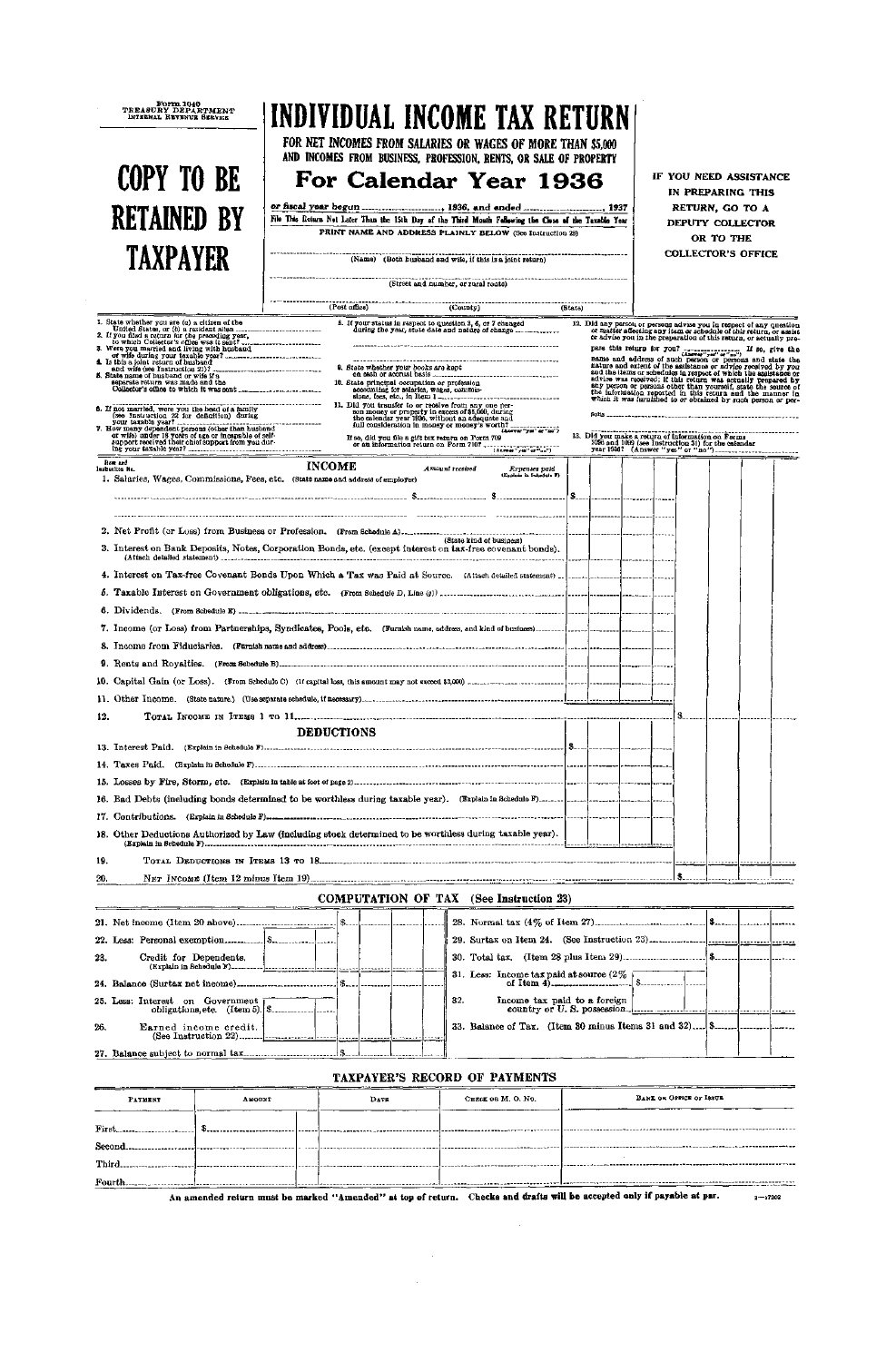# SCHEDULE A—PROFIT (OR LOSS) FROM BUSINESS OR PROFESSION (See Instruction 2)

 $\bar{\beta}$ 

| 1. Total receipts from business or profession (state kind of business).                                                                                                                                                                                                                                                                                                                                                                                                                                                      | COST OF GOODS SOLD  |                                                                                                                                     |  |                                                                                         |  | 10. Salaries not included as "Labor" in Line 2 (do         |  |                                                         | OTHER BUSINESS DEDUCTIONS                             |  |                                                   |  |                                                     |           | $\mathbf{S}$ <sub>-------------</sub>        |                                                    |
|------------------------------------------------------------------------------------------------------------------------------------------------------------------------------------------------------------------------------------------------------------------------------------------------------------------------------------------------------------------------------------------------------------------------------------------------------------------------------------------------------------------------------|---------------------|-------------------------------------------------------------------------------------------------------------------------------------|--|-----------------------------------------------------------------------------------------|--|------------------------------------------------------------|--|---------------------------------------------------------|-------------------------------------------------------|--|---------------------------------------------------|--|-----------------------------------------------------|-----------|----------------------------------------------|----------------------------------------------------|
|                                                                                                                                                                                                                                                                                                                                                                                                                                                                                                                              |                     |                                                                                                                                     |  |                                                                                         |  |                                                            |  |                                                         |                                                       |  |                                                   |  |                                                     |           |                                              |                                                    |
|                                                                                                                                                                                                                                                                                                                                                                                                                                                                                                                              |                     |                                                                                                                                     |  |                                                                                         |  |                                                            |  |                                                         |                                                       |  |                                                   |  |                                                     |           |                                              |                                                    |
| 5. Other costs (itemize below or on separate sheet)_[____________________________                                                                                                                                                                                                                                                                                                                                                                                                                                            |                     |                                                                                                                                     |  |                                                                                         |  |                                                            |  |                                                         |                                                       |  |                                                   |  |                                                     |           |                                              |                                                    |
|                                                                                                                                                                                                                                                                                                                                                                                                                                                                                                                              |                     |                                                                                                                                     |  |                                                                                         |  |                                                            |  |                                                         |                                                       |  |                                                   |  |                                                     |           |                                              |                                                    |
| 7.                                                                                                                                                                                                                                                                                                                                                                                                                                                                                                                           |                     |                                                                                                                                     |  |                                                                                         |  | 15. Depreciation, obsolescence, and depletion (ex-         |  |                                                         |                                                       |  |                                                   |  |                                                     |           |                                              |                                                    |
|                                                                                                                                                                                                                                                                                                                                                                                                                                                                                                                              |                     |                                                                                                                                     |  |                                                                                         |  | 16. Rent, repairs, and other expenses (itemize be-         |  |                                                         |                                                       |  |                                                   |  |                                                     |           |                                              |                                                    |
|                                                                                                                                                                                                                                                                                                                                                                                                                                                                                                                              |                     |                                                                                                                                     |  |                                                                                         |  |                                                            |  |                                                         |                                                       |  |                                                   |  |                                                     |           |                                              |                                                    |
|                                                                                                                                                                                                                                                                                                                                                                                                                                                                                                                              |                     | 17.                                                                                                                                 |  |                                                                                         |  |                                                            |  |                                                         |                                                       |  |                                                   |  |                                                     |           |                                              |                                                    |
|                                                                                                                                                                                                                                                                                                                                                                                                                                                                                                                              |                     | Enter "C", or "C or M", on Lines 6 and 8 to indicate whether inventories are valued at cost, or cost or market, whichever is lower. |  |                                                                                         |  |                                                            |  |                                                         |                                                       |  |                                                   |  |                                                     |           |                                              |                                                    |
| Explanation of deductions<br>claimed on Lines 5 and 16. 2000 . 2000 . 2000 . 2000 . 2000 . 2000 . 2000 . 2000 . 2000 . 2000 . 2000 . 2000 . 2000 . 2000 . 2000 . 2000 . 2000 . 2000 . 2000 . 2000 . 2000 . 2000 . 2000 . 2000 . 2000 . 2000 . 2000 . 2000 .                                                                                                                                                                                                                                                                  |                     |                                                                                                                                     |  |                                                                                         |  |                                                            |  |                                                         |                                                       |  |                                                   |  |                                                     |           |                                              |                                                    |
|                                                                                                                                                                                                                                                                                                                                                                                                                                                                                                                              |                     |                                                                                                                                     |  | SCHEDULE B-INCOME FROM RENTS AND ROYALTIES (See Instruction 9)                          |  |                                                            |  |                                                         |                                                       |  |                                                   |  |                                                     |           |                                              |                                                    |
|                                                                                                                                                                                                                                                                                                                                                                                                                                                                                                                              | 1. KIND OF PROPERTY |                                                                                                                                     |  | 2. Аморыт                                                                               |  | 3. COST OB VALUE<br>AS OF MABCH 1, 1913,                   |  | 4. DEPRECIATION<br>(Explain in table at                 |                                                       |  | 5. REPAIRS                                        |  | 6. OTHER EXPENSES                                   |           |                                              | 7. NET PROFIT                                      |
|                                                                                                                                                                                                                                                                                                                                                                                                                                                                                                                              |                     |                                                                                                                                     |  | RECEIVED                                                                                |  | WHICHEVER GREATER                                          |  | foot of page)                                           |                                                       |  |                                                   |  | (Itemize below)                                     |           |                                              | (Enter as Itam 9)                                  |
|                                                                                                                                                                                                                                                                                                                                                                                                                                                                                                                              |                     |                                                                                                                                     |  | $ s_1 $ s $ s_2 $                                                                       |  |                                                            |  |                                                         |                                                       |  | $\frac{1}{2}$                                     |  | $\frac{1}{2}$                                       |           | \$                                           |                                                    |
|                                                                                                                                                                                                                                                                                                                                                                                                                                                                                                                              |                     |                                                                                                                                     |  |                                                                                         |  |                                                            |  |                                                         |                                                       |  |                                                   |  |                                                     |           |                                              |                                                    |
|                                                                                                                                                                                                                                                                                                                                                                                                                                                                                                                              |                     |                                                                                                                                     |  |                                                                                         |  |                                                            |  |                                                         |                                                       |  |                                                   |  |                                                     |           |                                              |                                                    |
| <b>Explanation of deductions</b>                                                                                                                                                                                                                                                                                                                                                                                                                                                                                             |                     |                                                                                                                                     |  |                                                                                         |  |                                                            |  |                                                         |                                                       |  |                                                   |  |                                                     |           |                                              |                                                    |
|                                                                                                                                                                                                                                                                                                                                                                                                                                                                                                                              |                     |                                                                                                                                     |  | SCHEDULE C-CAPITAL GAINS AND LOSSES (From Sales or Exchanges Only) (See Instruction 10) |  |                                                            |  |                                                         |                                                       |  |                                                   |  |                                                     |           |                                              |                                                    |
|                                                                                                                                                                                                                                                                                                                                                                                                                                                                                                                              |                     |                                                                                                                                     |  |                                                                                         |  |                                                            |  |                                                         |                                                       |  |                                                   |  | 9. PER-                                             |           |                                              |                                                    |
| 1. DESCRIPTION OF                                                                                                                                                                                                                                                                                                                                                                                                                                                                                                            | 2. DATE             | 3. DATE                                                                                                                             |  | 4. GROSS SALES PRICE                                                                    |  | 5. COST OR MARCH I.<br>1913, VALUE IF AC-                  |  | 6. Cost or IM-<br><b>PROVEMENTS</b>                     | 7. DEPRECIATION<br>ALLOWED (OR<br>ALLOWABLE)          |  |                                                   |  | CENTAGE<br>of Gain<br>OR LOSS                       |           | 10. GAIN OR LOSS TO BE TAKEN<br>INTO ACCOUNT |                                                    |
| PROPERTY AND<br><b>FERIOD HELD</b>                                                                                                                                                                                                                                                                                                                                                                                                                                                                                           | <b>ACOUTRED</b>     | SOLD OR<br><b>EXCHANGED</b>                                                                                                         |  | (Contract price)                                                                        |  | <b>QUIRED BEFORE</b><br>THAT DATE. (Indi-<br>cate basis)** |  | <b>SUBSEQUENT TO</b><br>ACQUISITION OR<br>MABGH 1, 1913 | <b>SINCE ACQUISI-</b><br>TION OR MARCH<br>1, 1913     |  | 8. CAR OB LOSS                                    |  | TO BE<br>TAREN                                      |           |                                              |                                                    |
|                                                                                                                                                                                                                                                                                                                                                                                                                                                                                                                              |                     |                                                                                                                                     |  |                                                                                         |  |                                                            |  |                                                         | (Furnish detalls)                                     |  |                                                   |  | into Ac-<br>COUNT                                   | a. Gains  |                                              | b. Losses                                          |
| "(a) I year or less:                                                                                                                                                                                                                                                                                                                                                                                                                                                                                                         |                     | Mo. Day Year Mo. Day Year                                                                                                           |  |                                                                                         |  |                                                            |  |                                                         |                                                       |  |                                                   |  |                                                     |           |                                              |                                                    |
| *(5) Over 1 year but not<br>over 2 years:                                                                                                                                                                                                                                                                                                                                                                                                                                                                                    |                     |                                                                                                                                     |  |                                                                                         |  |                                                            |  |                                                         |                                                       |  |                                                   |  |                                                     |           | $100$   \$                                   |                                                    |
| "(c) Over 2 years but not                                                                                                                                                                                                                                                                                                                                                                                                                                                                                                    |                     |                                                                                                                                     |  |                                                                                         |  |                                                            |  |                                                         |                                                       |  |                                                   |  | 80                                                  |           |                                              |                                                    |
| over 8 years:                                                                                                                                                                                                                                                                                                                                                                                                                                                                                                                |                     |                                                                                                                                     |  |                                                                                         |  |                                                            |  |                                                         |                                                       |  |                                                   |  |                                                     |           |                                              |                                                    |
| "(d) Over 5 years but not<br>over 10 years:                                                                                                                                                                                                                                                                                                                                                                                                                                                                                  |                     |                                                                                                                                     |  |                                                                                         |  |                                                            |  |                                                         |                                                       |  |                                                   |  | 60                                                  |           |                                              |                                                    |
| ------------------- <i>-------</i> -<br>*(c) Over 10 years:                                                                                                                                                                                                                                                                                                                                                                                                                                                                  |                     |                                                                                                                                     |  |                                                                                         |  |                                                            |  |                                                         |                                                       |  |                                                   |  | 40                                                  |           |                                              |                                                    |
|                                                                                                                                                                                                                                                                                                                                                                                                                                                                                                                              |                     |                                                                                                                                     |  |                                                                                         |  |                                                            |  |                                                         |                                                       |  |                                                   |  | 30                                                  |           |                                              |                                                    |
|                                                                                                                                                                                                                                                                                                                                                                                                                                                                                                                              |                     |                                                                                                                                     |  |                                                                                         |  |                                                            |  |                                                         |                                                       |  |                                                   |  |                                                     |           |                                              |                                                    |
|                                                                                                                                                                                                                                                                                                                                                                                                                                                                                                                              |                     |                                                                                                                                     |  |                                                                                         |  |                                                            |  |                                                         |                                                       |  |                                                   |  |                                                     |           |                                              |                                                    |
| (f) TOTAL GAINS AND LOSSES (Enter net amount as Item 10; not in excess of \$2,000, if net amount is a capital loss).                                                                                                                                                                                                                                                                                                                                                                                                         |                     |                                                                                                                                     |  |                                                                                         |  |                                                            |  |                                                         |                                                       |  |                                                   |  |                                                     |           |                                              |                                                    |
| stock rights, etc.).                                                                                                                                                                                                                                                                                                                                                                                                                                                                                                         |                     |                                                                                                                                     |  |                                                                                         |  |                                                            |  |                                                         |                                                       |  |                                                   |  |                                                     |           |                                              |                                                    |
|                                                                                                                                                                                                                                                                                                                                                                                                                                                                                                                              |                     |                                                                                                                                     |  | SCHEDULE D-INTEREST ON GOVERNMENT OBLIGATIONS, ETC. (See Instruction 5)                 |  |                                                            |  |                                                         |                                                       |  |                                                   |  |                                                     |           |                                              |                                                    |
|                                                                                                                                                                                                                                                                                                                                                                                                                                                                                                                              |                     | 1. OBLIGATIONS OR SECURITIES                                                                                                        |  |                                                                                         |  | 2. AMOUNT OWNED<br>AT END OF YEAR                          |  |                                                         | 3. INTEREST RECEIVED<br>OR ACCRUED<br>DURING THE YEAR |  | 4. PRINCIPAL<br>AMOUNT<br>EXEMPT FROM<br>TAXATION |  | 5. AMOUNT OWNED<br>IN EXCESS OF<br><b>EXEMPTION</b> |           |                                              |                                                    |
|                                                                                                                                                                                                                                                                                                                                                                                                                                                                                                                              |                     |                                                                                                                                     |  |                                                                                         |  |                                                            |  |                                                         |                                                       |  |                                                   |  |                                                     |           |                                              |                                                    |
|                                                                                                                                                                                                                                                                                                                                                                                                                                                                                                                              |                     |                                                                                                                                     |  |                                                                                         |  |                                                            |  |                                                         |                                                       |  | $\text{All}$ <sub>------------</sub>              |  | xxxxxx x x x                                        |           | xxxxxx Ixx                                   | 6. INTEREST ON<br>AMOUNT IN EXCRSS<br>OF EXEMPTION |
|                                                                                                                                                                                                                                                                                                                                                                                                                                                                                                                              |                     |                                                                                                                                     |  |                                                                                         |  |                                                            |  |                                                         |                                                       |  | All_______________                                |  | <b>xxxxxx</b>                                       | <b>XX</b> | xxxxxx   xx                                  |                                                    |
|                                                                                                                                                                                                                                                                                                                                                                                                                                                                                                                              |                     |                                                                                                                                     |  |                                                                                         |  |                                                            |  |                                                         |                                                       |  | All                                               |  | <b>xxxxxx</b>                                       | xх        | <b>xxxxxx</b>                                |                                                    |
|                                                                                                                                                                                                                                                                                                                                                                                                                                                                                                                              |                     |                                                                                                                                     |  |                                                                                         |  |                                                            |  |                                                         |                                                       |  |                                                   |  | xxxxxx  xx                                          |           | xxxxxx xx                                    |                                                    |
|                                                                                                                                                                                                                                                                                                                                                                                                                                                                                                                              |                     |                                                                                                                                     |  |                                                                                         |  |                                                            |  |                                                         |                                                       |  |                                                   |  |                                                     |           |                                              |                                                    |
|                                                                                                                                                                                                                                                                                                                                                                                                                                                                                                                              |                     |                                                                                                                                     |  |                                                                                         |  |                                                            |  |                                                         |                                                       |  |                                                   |  |                                                     |           |                                              |                                                    |
|                                                                                                                                                                                                                                                                                                                                                                                                                                                                                                                              |                     |                                                                                                                                     |  |                                                                                         |  | SCHEDULE E-INCOME FROM DIVIDENDS                           |  |                                                         |                                                       |  |                                                   |  |                                                     |           |                                              |                                                    |
|                                                                                                                                                                                                                                                                                                                                                                                                                                                                                                                              |                     |                                                                                                                                     |  |                                                                                         |  |                                                            |  |                                                         |                                                       |  |                                                   |  |                                                     |           |                                              |                                                    |
|                                                                                                                                                                                                                                                                                                                                                                                                                                                                                                                              |                     |                                                                                                                                     |  |                                                                                         |  |                                                            |  |                                                         |                                                       |  |                                                   |  |                                                     |           |                                              |                                                    |
| *In reporting sales or erchanges of capital assets attach separate schedule, if necessary, for transsetions coming within each of the 5 periods, and transfer gains and losses for each period to Column 10 above.<br>"Cost of pr<br>(c) Obligations of United States issued on or before September 1,<br>(d) Treasury Notes, Treasury Bills, and Treasury Certificates of<br>(1)<br>(a)<br>Itemize all dividends received during the year, stating amounts and names and addresses of corporations declaring the dividends: |                     |                                                                                                                                     |  |                                                                                         |  |                                                            |  |                                                         |                                                       |  |                                                   |  |                                                     |           |                                              |                                                    |
| SCHEDULE F-EXPLANATION OF DEDUCTIONS CLAIMED IN ITEMS 1, 13, 14, 16, 17, AND 18, AND CREDIT CLAIMED IN ITEM 23                                                                                                                                                                                                                                                                                                                                                                                                               |                     |                                                                                                                                     |  |                                                                                         |  |                                                            |  |                                                         |                                                       |  |                                                   |  |                                                     |           |                                              | xx                                                 |

|                                                                               |                     | EXPLANATION OF DEDUCTION FOR DEPRECIATION CLAIMED IN SCHEDULES A AND B                                                                         |                                                         |         |                                                              |                                      |  |                                                        |                                                          |                                                           |                                                                        |                                        |             |
|-------------------------------------------------------------------------------|---------------------|------------------------------------------------------------------------------------------------------------------------------------------------|---------------------------------------------------------|---------|--------------------------------------------------------------|--------------------------------------|--|--------------------------------------------------------|----------------------------------------------------------|-----------------------------------------------------------|------------------------------------------------------------------------|----------------------------------------|-------------|
| 1. KIND OF PROPERTY<br>(If buildings, state material<br>of which constructed) | 2. DATE<br>ACQUIRED | 3. COST OR MARCH 1, 1913,<br>VALUE IF ACQUIRED<br>PRIOR TO TUAT DATE<br>(Indicate basis)                                                       | 4. ASSRTS FULLY<br>DEFRECIATED IN USE<br>AT END OF YEAR |         | 5. DEPREGATION<br>ALLOWED (OR ALLOW-<br>ABLE) IN PRIOR YEARS |                                      |  | 6. REMAINING COST<br>OR OTHER BASIS TO<br>BE RECOVERED |                                                          | 7. Life Used<br>IN ACCUMU-<br>LATING<br>DEFRECIA-<br>TION | <b>[8. ESTIMATED</b><br>REMAINING<br>LIFE FROM<br>BECINNING<br>OF YEAR | 9. DEPRECIATION<br>ALLOWABLE THIS YEAR |             |
|                                                                               |                     |                                                                                                                                                |                                                         |         |                                                              |                                      |  |                                                        |                                                          |                                                           |                                                                        |                                        |             |
|                                                                               |                     | EXPLANATION OF DEDUCTION FOR LOSSES BY FIRE, STORM, ETC., CLAIMED IN SCHEDULE A AND IN ITEM 15                                                 |                                                         |         |                                                              |                                      |  |                                                        |                                                          |                                                           |                                                                        |                                        |             |
| 1. KIND OF PROPERTY                                                           |                     | 2. DATE ACQUIRED                                                                                                                               |                                                         | 3. Cost |                                                              | 4. SUBSEQUENT<br><b>IMPROVEMENTS</b> |  |                                                        | 5. DEPRECIATION<br><b>ALLOWABLE SINCE</b><br>ACQUISITION |                                                           | 6. INSUBANCE AND<br><b>SALVAGE VALUE</b>                               | 7. DEDUCTIBLE LOSS                     |             |
|                                                                               |                     |                                                                                                                                                |                                                         |         |                                                              |                                      |  |                                                        |                                                          |                                                           |                                                                        |                                        |             |
|                                                                               |                     | <sub>▘</sub> ▀▝▆▀▚▆▆▖▚▛▚ <sup>▟</sup> ▜▘▘▀ <sup>▟</sup> ▚▎▃▖▟▟▆▆▆▖▛ <del>▆▆▀▛▆▆▜</del> ▛▛▛▆▗▃▟▟▆▃▆▟▌▖▜▊▙▗▃▖▖▖▖▟▗▚▙▃▖▄▎▄▖▖▄▄▕▖▖▄▄▖▖▃▃▖▖▖▖▖▙▟▖▖▃ |                                                         |         |                                                              |                                      |  |                                                        |                                                          |                                                           |                                                                        |                                        | $2 - 17202$ |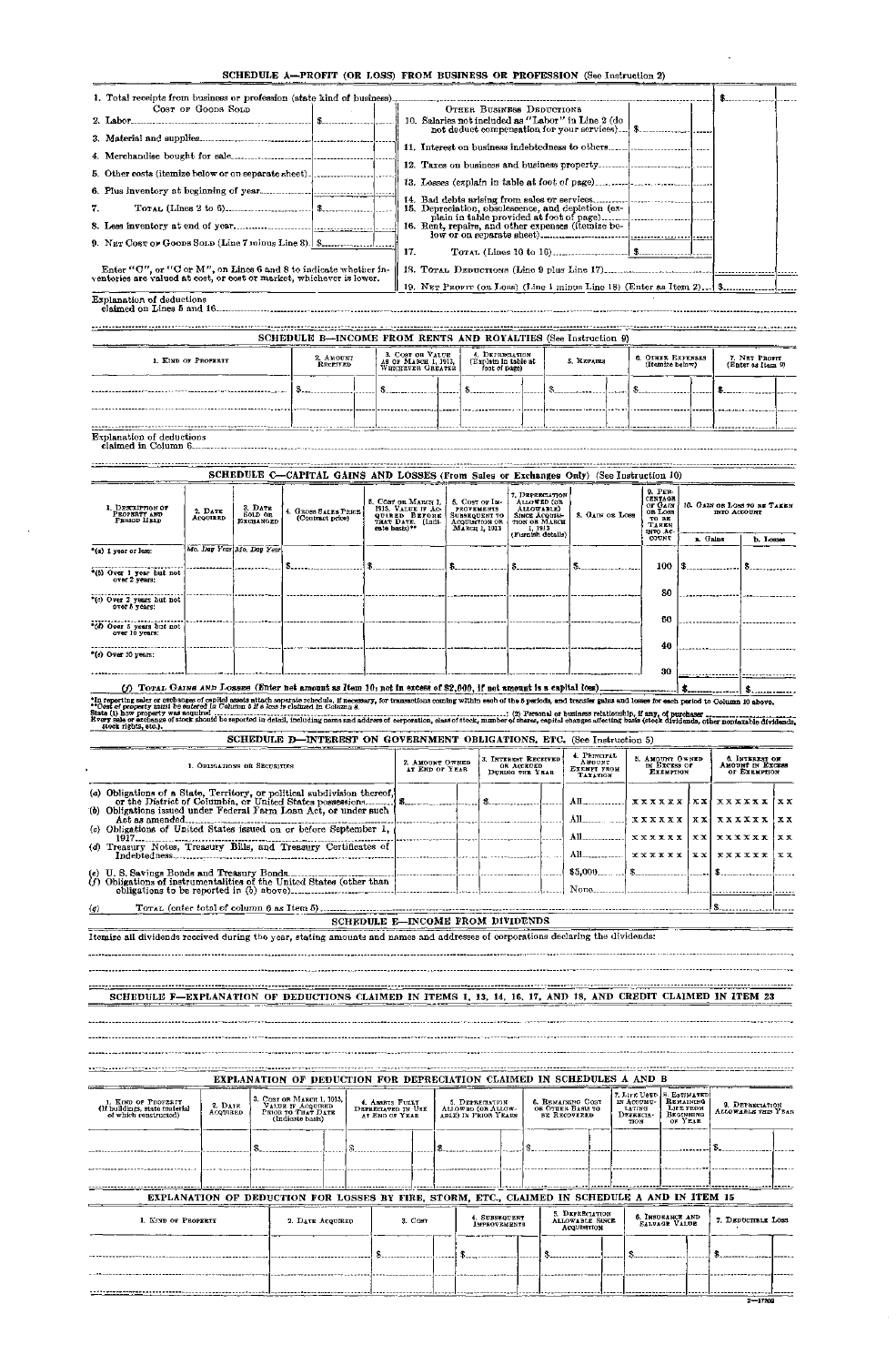## The Instructions Numbered 1 to 20 Correspond with the Item Numbers on the First Page of the Return

Enter as Item 1 on page 1 of the return, all salaries or other compensation credited by or received from outside sources. Use a separate line for each entry, giving the information requested.

Any amount claimed as a deduction for necessary expenses against salaries etc., such as traveling expenses, while away from home in the pursuit of a trade or business, should be fully explained in Schedule F on page 2 of the return, or on an attached statement. Traveling expenses ordinarily incl

#### 1. INCOME FROM SALARIES, WAGES, COMMISSIONS, ETC.

This schedule should include income from: (a) Sale of merchandise or products of manufacturing, mining, construction, and agriculture; (b) Business service, such as hotel, restaurant, and garage service, amusements, laundering, storage, transportation, etc.; and  $(c)$  Professional service, such

Farmer's income schedule.—If you are a farmer and keep no books of account,<br>or keep books on a cash basis, obtain from the Collector, and attach to this<br>return, Form 1040F, Schedule of Farm Income and Expenses, and enter

Installment sales.—If the installment method is used, attach to the return a schedulo showing separately for the years 1933, 1934, 1935, and 1936 the following is (a) Gross sales; (b) Cost of goods sold; (c) derosits; (d)

#### 2. PROFIT (OR LOSS) FROM BUSINESS OR PROFESSION

If you owned a business, or practiced a profession on your own account, fill in Schedule A *on* page 2 of the return, and enter the net profit (or loss) as Item 2 on page 1 of the return.

Kind of business.—Describe the business or profession in the space provided in Item 2, page 1, as "grocery", "retail clothing", "drug store", "laundry", "doctor", "lawyer", "farmer", etc.

Total receipts.—Enter on Line 1 of Schedule A the total receipts, less any discounts or allowances from the sale price or service charge.<br>Inventories,—If engaged in a trade or business in which the production, pur-

Inventories.—If engaged in a trade or business in which the production, purchase, or sale of merchandise is an income-producing factor, inventories of merchandise on hand should be taken at the beginning and end of the tax

except compensation for services of yourself, your dependent minor children, or<br>of husband or wife if a joint return is filed, which is not deductible.<br>Interest.—Enter on Line 11 interest on business indebtedness. Do not<br>i

Losses.—Enter on Line 13 losses incurred in the trade or business, if not compensated for by insurance or otherwise and not made good by repairs claimed as a deduction. Losses of business property arising from fire, storm,

A debt previously charged off as bad, if subsequently collected, must be re-<br>turned as income for the year in which collected.<br>Depreciation.—Enter on Line 15 the amount claimed as depreciation by reason<br>of exhaustion, wear

determined upon the basis of the original cost (not replacement cost) of the property and the probable number of years remaining of its expected useful life, except if the property was purchased prior to March 1, 1913, it

In case a deduction is claimed on account of depletion of mines, oil or gas wells,<br>or timber, see Sections 23 (m), 23 (n), and 114 of the Revenue Act of 1936.<br>Do not claim any deduction for depreciation in the value of a occupied by you for residential purposes, the cost of business equipment or furniture, expenditures for replacements or permanent improvements to property, nor personal, living, or family expenses.

Schedule D should be filled in if you own any of the obligations or securities<br>enumerated in Column 1. Enter in Column 2 the principal amounts of the<br>various obligations owned at the end of the year and enter in Column 3 a estate or trust.

If you received property or crops in lieu of cash rent, report the income as though the rent had been received in cash. Crops received as rent on a crop-<br>share basis should be reported as income for the year in which dispo your return shews income accrued).

Enter as depreciation the amount of exhaustion, wear and tear, or depletion sustained during the taxable year and explain in the table at the foot of page 2.<br>Other expenses, such as interest, taxes, fire insurance, fuel, light, labor, and<br>other necessary expenses of this character should be itemiz

Enter as depreciation the amount of exhaustion, wear and tear, obsolescence, or depletion which has been allowed (but not less than the amount allowable) in respect of such property since date of acquisition, or since March 1, 1913, if the property was acquired before that date. In addition, if the property was acquired before March 1, 1913, the cost shall be reduced by the

No loss shall be recognized in any sale or other disposition of shares *ot* stock or securities where you have acquired substantially identical stock or securities within 30 days before or after the date of such sale or disposition, unless you are engaged in the trade or business of buying and selling s

No deduction shall be allowed in respect of losses from sales or exchanges of property, directly or indirectly,  $(A)$  between members of a family, or  $(B)$  except in the case of distributions in liquidation, between an indi tion in which such individual owns, directly or indirectly, more than 50 percent in value of the outstanding stock. For the purpose of this paragraph—( $C$ ) an individual shall be considered as owning the stock owned, dire and lineal descendants.

#### 3. INTEREST ON BANK DEPOSITS, ETC.

Enter as Item 3 all interest received or credited to your account during the taxable year on bank deposits, notes, mortgages, and corporation bonds, except interest on bonds upon which a tax was paid at the source. Interest on bonds is considered income when due and payable.

## 4. INTEREST ON TAX-FREE COVENANT BONDS

Enter as Item 4 bond interest upon which a tax was paid at source. Such tax (2 percent of the interest entered in Item 4) may be claimed as a credit in Item 31 of the return.

## 5. INTEREST ON GOVERNMENT OBLIGATIONS, ETC.

Interest on all coupons falling due within the taxable year will be considered

as income for the year, where the books are kept on a cash receipts and disburse-ments basis. If the books are kept on an accrual basis, report the actual amount of interest accrued on the obligations owned during the taxable year.

If the obligations enumerated *on* Line (e) are owned in excess of the exemption of \$5,000, or any on Line (/) are owned in any amount, Columns 5 and 6 should be filled in, and the total of the interest reported on Line *(g)* should be entered as Item 5 on page 1 of the return. (See also Instruction 24, paragraph (d).)

## 6. DIVIDENDS

Enter as Item 6 the total of all dividends reported in Schedule E.

#### 7 AND 8. INCOME FROM PARTNERSHIPS, SYNDICATES, POOLS, ETC., AND FIDUCIARIES

Enter as Item 7 your share of the profits (whether received or not) (or of the losses) of a partnership, syndicate, pool, etc., and as Item 8 income from an estate or trust, except that the share of taxable interest on obligations of the United States, etc., shall be included in Schedule D. Include i income taxes.

If the taxable year on the basis of which you file your return does not coincide with the annual accounting period of the partnership or fiduciary, then you should include in your return your distributive share of the net profits (or losses) for such accounting period ending within your taxable year.

## 9. INCOME FROM RENTS AND ROYALTIES

Fill in Schedule B, giving the information requested.

#### 10. CAPITAL GAINS AND LOSSES

Report sales or exchanges of capital assets in Schedule C and enter the net amount of gain or loss to be taken into account in computing net income as<br>Item 10. (CAPITAL LOSSES ARE ALLOWABLE ONLY TO THE EX-TENT OF \$2,000 PLUS CAPITAL GAINS. THEREFORE, IF THE<br>TOTAL AMOUNT OF CAPITAL LOSSES IS IN EXC erty briefly, and state the price received or the fair market value of the property received in exchange. Expenses connected with the sale or exchange may be deducted in computing. the profit or loss.

If the property sold or exchanged was acquired prior to March 1, 1913, the basis for determining GAIN is the cost or the fair market value as of March 1, 1913, adjusted as provided in Section 113 (b) of the Revenue Act of

Enter as Item 16 all bad debts other than those claimed as a deduction in Schedule A. State in Schedule  $F_i$ , (a) of what the debts consisted, (b) when they were created, (c) when they became due, (d) what efforts were made to collect, and  $(e)$  how they were actually determined to be worthless.  $2^{+17202}$ 

Subsequent improvements include expenditures for additions, improvements, and repairs made to restore the property or prolong its useful life. Do not deduct ordinary repairs, interest, or taxes in computing gain or loss.

The provisions of the Revenue Act of 1936 relating to oapital gains and losses are:

Sec. 117. (a) *Geraria rule*.-In the case of a tarpayer, other than a corporation, only the following<br>percendances of the gain or loss recognized upon the sale or exchange of a capital asset shall be taken into<br>account hy

which (or the contract or option to acquite which) resulted in the nondeductibility (under section 118 of this Act or section 118 of this Act or section 118 of the Rowand Act of 1934, or the Rowand Act of 1934 or the Rowa

Notwithstanding the provisions of Section 117 (a) above, 100 percent of the gain resulting to the distributee from distributions in liquidation of a corporation shall be taken into account in computing net income, except in the case of amounts distributed in complete liquidation of a corporation. (See Section 115 (c) of the Revenue Act of 1936.)

Section 117 applies only to gains and losses upon the sale or exchange of capital assets and, therefore, has no application to loss of useful value upon the permanent abandonment of the use of property or loss sustained as

In the application of Section 117 a husband and wife, regardless of whether a joint return or separate returns are made, are considered to be separate tax-<br>payers. Accordingly, the limitation under Section 117 (d) on the allowance of<br>losses of one spouse from sales or exchanges of capital assets i or exchanges of capital assets.

#### 11. OTHER INCOME

Enter as Item 11 all other taxable income for which no space is provided on the return.

## 12. TOTAL INCOME

Enter as Item 12 the net amount of Items 1 to 11, inclusive, after deducting^ any expenses reported in Item 1, and losses in Items 2, 7, 9, and 10.

## 13. INTEREST PAID

Enter as Item 13 interest paid on personal indebtedness as distinguished from" business indebtedness (which should be deducted under Schedule A or B). Do not include interest on indebtedness incurred or continued to purchase or carry obligations (other than obligations of the United States issued after September 24, 1917, and originally subscribed for by the taxpayer) the interest upon which is wholly exempt from taxation.

## 14. TAXES PAID

Enter as Item 14 personal taxes and taxes paid on property not used in your business or profession, not including those assessed against local benefits of a kind tending to increase the value of the property assessed. Do not include Federal income taxes, nor estate, inheritance, legacy, succession, and gift taxes, nor taxes imposed upon your interest as shareholder of a corporation which are paid by the corporation without reimbursement from you, nor income taxes claimed as a credit in Item 32. No deduction is allowable for any portion of foreign income and profits taxes if a credit is claimed in Item 32.

Any deduction on account of taxes should be explained in Schedule F.

## 15. LOSSES BY FIRE, STORM, ETC.

Enter as Item 15 losses of property not connected with your business or profession, sustained during the year if arising from fire, storm, shipwreck, or other casualty, or from theft, and if not compensated for by insuranc

Explain losses claimed in the table provided on page 2 of the return.

## 16. BAD DEBTS